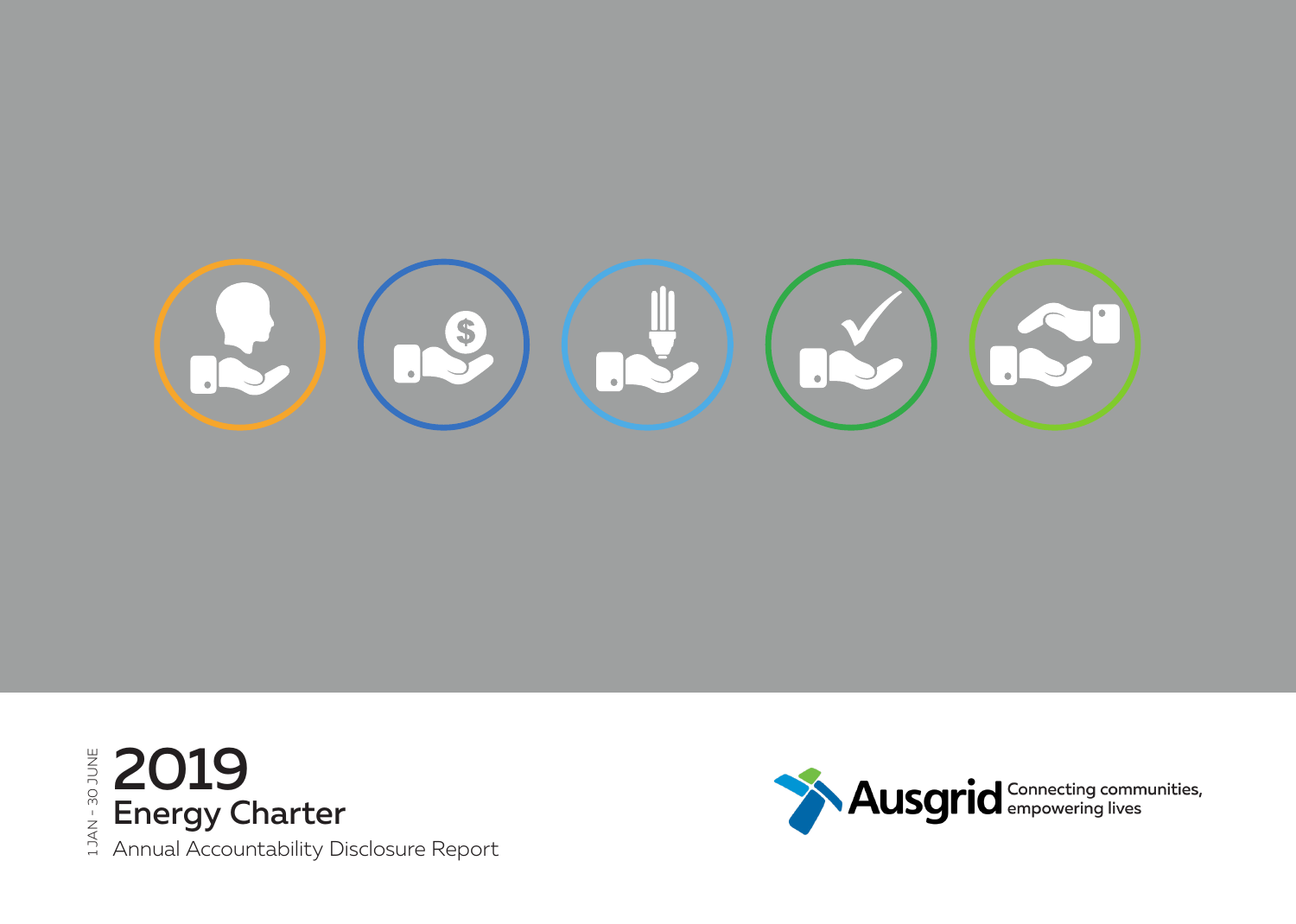### **Contents**

| Messages from the Chairman of the Board, CEO and Customer Consultative Committtee             | O1 |
|-----------------------------------------------------------------------------------------------|----|
| <b>Executive Overview</b>                                                                     | 02 |
| <b>Principle 1:</b> We will put customers at the centre of our business and the energy system | 04 |
| <b>Principle 2:</b> We will improve energy affordability for customers                        | 10 |
| <b>Principle 3:</b> We will provide energy safely, sustainably and reliably                   | 15 |
| <b>Principle 4:</b> We will improve the customer experience                                   | 21 |
| <b>Principle 5:</b> We will support customers facing vulnerable circumstances                 | 26 |
| Conclusion                                                                                    | 30 |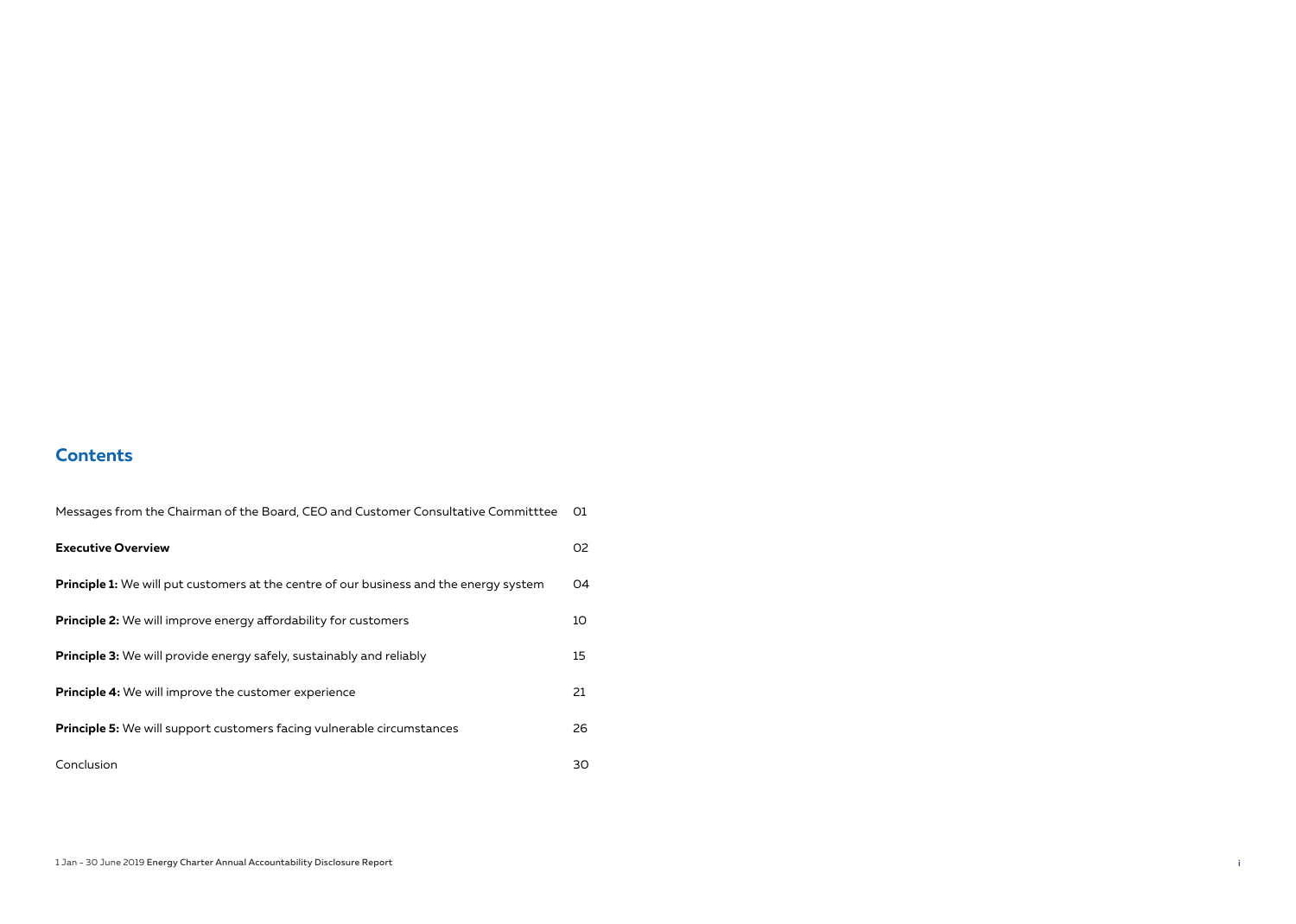

**Dr Helen Nugent, Chairman, Ausgrid**

### **Chairman of the Board's Message**

Since the change of ownership structure in December 2016, the Board of Ausgrid have been encouraging and supporting management's focus on improving customer services.

It is the Board's strong view that Ausgrid's long term success is ultimately dependent on its ability to meet and exceed customer expectations. We know that customers want an energy system which delivers affordable, reliable and sustainable services. Our shared future depends on all of us achieving those outcomes

Ausgrid is on a path of rapid improvement, to transform into a fully customer focused and community centered organisation. But there is much more work to do.

The Energy Charter provides a shared approach for assessing our individual and collective contributions to improving customer outcomes and experience. This will provide greater transparency, improved accountability and enhanced governance. This is in everyone's interests. We also know that our culture will be key to improving our customers' experience. Our membership of the Charter will also support our work to develop a more customer focused culture, and allow us to learn the lessons of our peers.

That is why I, as the Chairman of the Board of Directors, wholeheartedly support Ausgrid being a signatory to the Energy Charter.



**Richard Gross, CEO, Ausgrid**

### **CEO's Message**

Ausgrid is changing to deliver better customer outcomes. Customers expect affordable energy services; Ausgrid has reduced average network charges by 28% since 2015. Customers also expect us to support the transition to a lower carbon economy and to be more thoughtful about sustainability. This is an increasing focus for our business.

This reflects our efforts to put customers at the centre of our decision making. Many customers want more choice and control in how they buy, sell or share their energy, others need or want simple services. We must build a business that delivers for all customers, and we know we have work to do to achieve this goal. Our customers have been clear: we are not always easy to deal with; our processes are often unnecessarily complex; and our decisions haven't effectively addressed our customers' needs.

This first Energy Charter Annual Accountability Disclosure Report will provide a benchmark from which we can assess the effectiveness of our new approaches. Compiling the report has allowed us to take stock of what we have delivered and importantly, it has allowed us to identify areas where we can improve. The report will be a tool to support the cultural change and transformation required for us to truly become customer focused. I look forward to reporting our progress in our next disclosure report.

### **Message from Ausgrid Customer Consultative Committee**

The members of the Ausgrid Customer Consultative Committee (CCC) can confirm that the information contained in this report reflects the commitments Ausgrid has made to be a more customer focused business.

The CCC has been actively involved in the co-development of Ausgrid's Revised Regulatory Proposal, which has already delivered cost savings to customers. We have also been involved in developing Ausgrid's customer commitments, which we believe is a good foundation upon which to build customer focused outcomes.

We acknowledge that Ausgrid is making changes to improve the way it addresses customer concerns. We see our role as to support the change, hold the business accountable on delivery of commitments, and to test programs against customer views. We also view our role as working with Ausgrid to take more action on some principles, for example in sustainability and Distributed Energy Resources (DER) integration, in future years.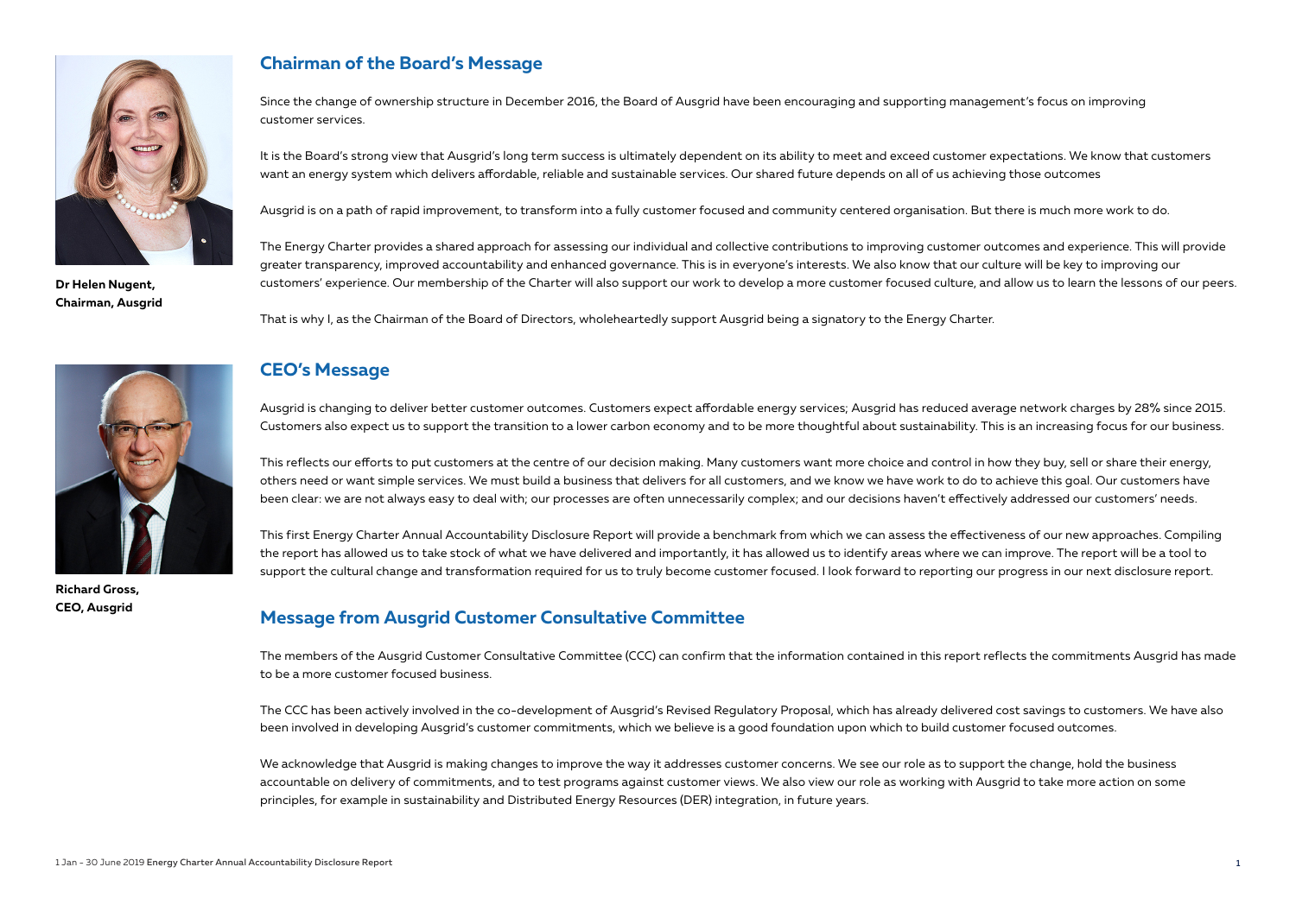# Executive Overview

#### **Our approach to producing this report**

In producing this, our inaugural Energy Charter Annual Accountability Disclosure Report (Energy Charter), Ausgrid has undertaken a review of the practices we have in place to engage with customers, understand customers and shift our business to deliver services that better address their expectations.

We note the guidance from the Accountability Panel to provide an honest appraisal of our business' current situation, identify our ambitions and show how we propose to get there.

Ausgrid's disclosure outlines our activities against each of the Principles in Action under the 5 Principles of the Charter. For each Principle we provide an opening statement, key areas for improvement, a table of actions against each principle and highlight one or two case studies. The areas of improvement will be reported in next year's report.

We have outlined the impact and/or benefit of each activity. We have also acknowledged that, while every effort has been made to provide the relevant evidence of customer benefit, there is much more work to do to demonstrate this over time. This is a key area we need to improve on and highlights the value of developing this report.

Through this exercise, we have paused and reviewed our commitment to listen more intently and act with more diligence on what customers, the community and our stakeholders are saying.

Our membership of the Energy Charter has reinforced our belief that real and meaningful engagement with customers is central to changing our business for the better. We are already witnessing the positive results of working with our customers during the preparation of our Revised Proposal. This has delivered more for customers than if we worked alone.

### **Our customer and stakeholder research**

In order to better understand our customers and stakeholders, Ausgrid has undertaken a number of surveys to track the movement in customer views. This work enables us to test effectiveness of programs and to better incorporate customer priorities in our business activities.

The **Customer at the Centre** research program (a series of surveys and workshops with customers and customer advocates), formed the reference point for our Revised Proposal and the FY20 Customer Strategy. Results are below:



Ausgrid's **Materiality Assessment** undertaken with employees, stakeholders, customer advocates, industry bodies, regulatory bodies and shareholders identified six material issues: health and safety; emerging technologies; resilience; cyber and physical security; customers and communities and affordability. This reflects the period 1 July 2018-30 June 2019.

**RepTrak®** measures the health of an organisation's overall reputation. The RepTrak® score is based on four statements: the esteem, good feeling, trust, and admiration that stakeholders and consumers feel towards an organisation. In January 2019 RepTrak® completed an assessment of Ausgrid's reputation to inform our FY20 Business Strategy and Plan. The RepTrak® study was undertaken with two audiences:

- **• Stakeholders** assessed on the basis of 34 stakeholder surveys (Offices of Members of Parliament, councils, regulators and major customers). Ausgrid's score for the stakeholder component was 66.3 (weak to vulnerable); and
- **• Community** assessed on the basis of an online survey of 750 NSW residents. Ausgrid's score for the community component was 68.5 (average to moderate).

RepTrak® results showed there are three primary drivers of reputation: governance (ethics, openness and transparency), citizenship (community investment, sustainability efforts), and delivery of products and services (reliable services, quality products). Citizenship and governance were the dimensions where Ausgrid received its lowest results.

### **Monthly Transactional Net Promoter Score (NPS)**  surveys completed over the first half of 2019 show an average score of -15 for Q2 compared to

an average score of +9 for Q1. This low result in Q2 reflects the impact of the Pause on live work.

The **B2B Pulse Check** with **Councils** and with **Accredited Service Providers** (ASP) identified that only 1 in 3 Council customers are satisfied with the duration of processes, with the majority citing processes were long and complex. 55% of Council customers are satisfied with our responsiveness to their queries; and a little over half of our ASP customers are satisfied with the quality of information we provide, as well as the ease of accessing this information.

We are currently in the process of conducting Pulse Checks with major connections customers and retailers.

### **Addressing customer concerns in our Business Strategy**

The findings of the above research influenced the development of our FY20 Business Strategy. This involved adding a new strategic pillar 'Fostering Community Trust' which includes three priority programs; Building trusting stakeholder relationships; Basics done brilliantly customer service; and Fostering sustainable communities.

The objective of these programs is to better enable Ausgrid to address customer needs, deliever more collaborative governance, improve Ausgrid's understanding of their emerging needs and then design services to meet them.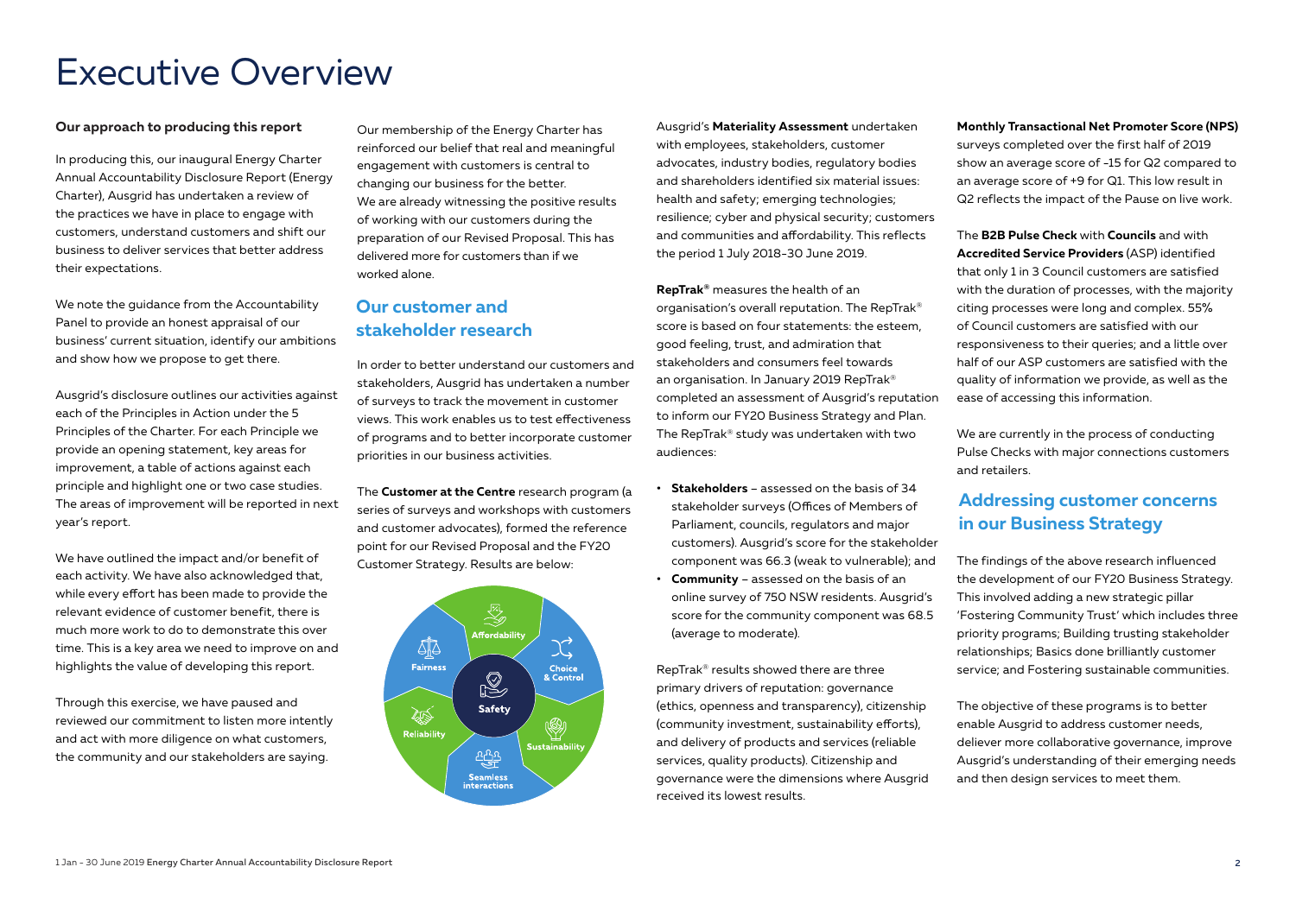### **Who is Ausgrid**

Ausgrid's network of substations, powerlines, underground cables and power poles across Sydney, the Central Coast and the Hunter Valley is a shared asset that connects our customers and their communities. The network has powered the lives of our customers for over a century.

ဗိုပ္မွန

 $000$ 

ৰি

<u>O o </u> **T** 

Our customers' expectations and needs have changed over this time and will continue to change as technologies evolve. Our customers range from small residential households consuming about 5 megawatt hours per year, thorough to large industrial customers consuming more than 40 Gigawatt hours per year. Residential customers make up 89% of our customer base, but business accounts for 66% of energy consumption.

Today we support over 20 percent of the national gross domestic product and serve over 4 million people in 1.7 million homes and businesses.

Ausgrid has approximately 3,600 employees, based across our 26 depots and our main office in Sydney. Our shift to improved customer outcomes will not be successful without the contribution of all staff who are directly or indirectly responsible for the quality of service to our residential, small and large business customers receive.

Our core business is to provide distribution network services, we do this by building and operating assets and delivering non-network solutions to ensure our customers have safe and reliable access to electricity at an efficient and reasonable price.

Through a better understanding of our customers' needs and expectations we can work to better deliver services and to gain their trust. Trust that we are working in their interests to deliver services affordably, while maintaining a safe and reliable network.

**Our Vision** is to become a leading energy solutions provider, recognised both locally and globally.

**Our Purpose** is to connect communities and empower lives with a focus on affordability, reliability and sustainability.

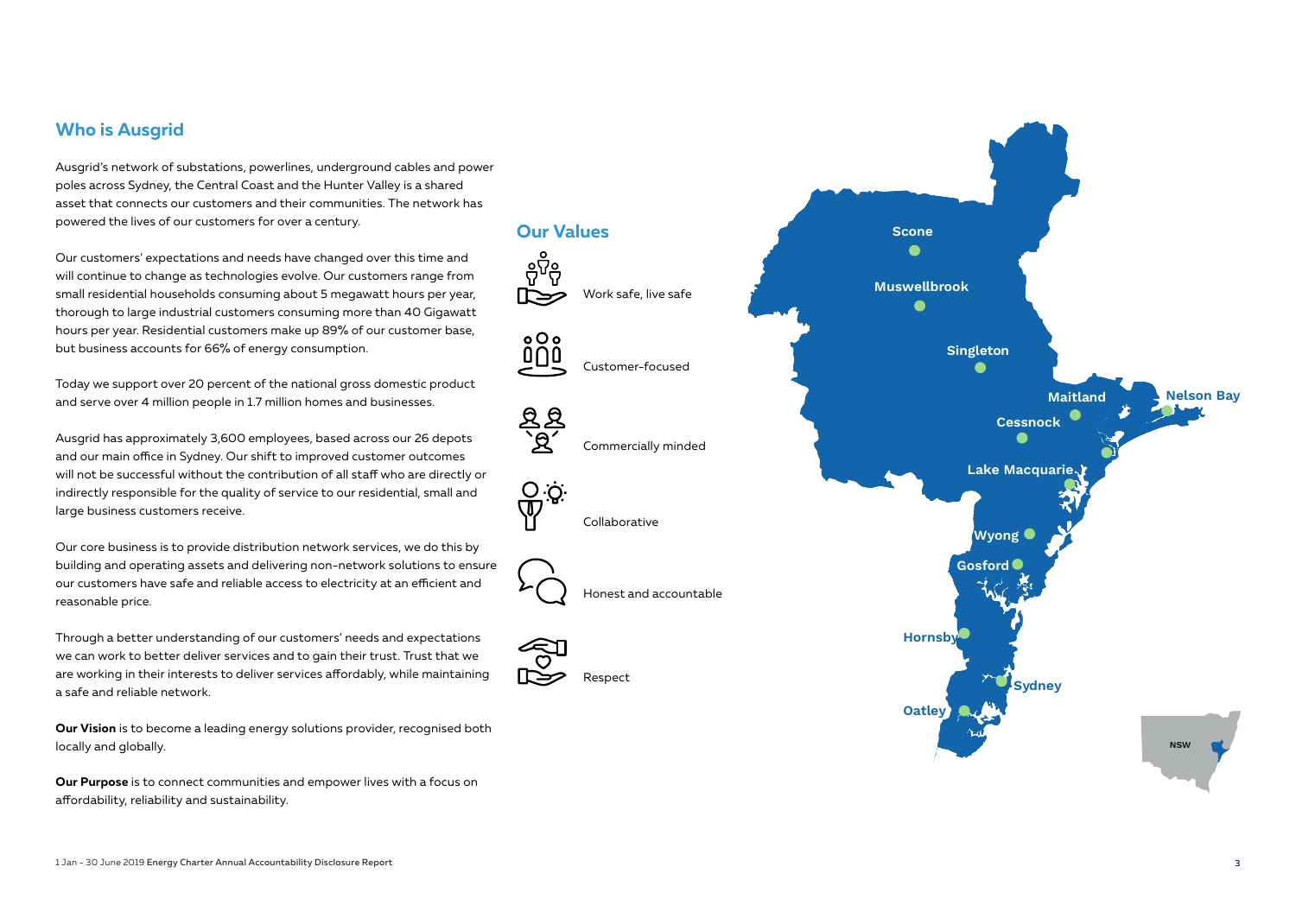

## **Principle 1:** We will put customers at the centre of our business and the energy system

This section describes the programs, processes and measures Ausgrid has in place to address the cultural change needed to become a business that puts customers at the centre of decision making. At Ausgrid, we agree that getting the culture right within the business will not only deliver on our customer commitments but also our long-term success. Against Principles in Action (PIA) 1.1 to 1.4 we show how the Board contributes, managers are responsible for, and staff are incentivised to shift us from an asset focused business to a customer focused one. Actions against PIA 1.5 show the steps we are taking to embed a culture of innovation and collaborate with energy sector stakeholders. This work has highlighted weaknesses and areas that need improvement.

#### **Areas to improve:**

- **• PIA 1.1 Develop customer scorecard** We are developing a Customer Scorecard (that will be tested with customer advocates) to track the effectiveness of our customer improvement actions. This includes the introduction of an annual reputation score, RepTrak®, to show the organisation's overall reputation with consumers and key stakeholders. Improving the RepTrak® score will be a key measure for the Executive Leadership Team's long-term incentives. Specific measures contained in the Customer Scorecard will be promoted across the business to support cultural change.
- **• PIA 1.3 Accelerate cultural change** Being 'customer focused' has been one of Ausgrid's values since 2016, yet we are seeing negative sentiment from customers. To address this, we are developing a comprehensive internal communications program to embed customer focused practices and raise awareness of business practice changes that will support better customer outcomes.
- **• PIA 1.3 Improve awareness of Energy Charter principles across our business**  Improving awareness of the principles in the Energy Charter will assist in our cultural change. One action will be to promote the Energy Charter Principles and Principles in Action, as a reference point to deliver better customer outcomes, during the staff performance review process.

| Measures to assess and track service delivery<br>to customers                                                                                              | <b>Results for Quarter 4 FY2019</b> |
|------------------------------------------------------------------------------------------------------------------------------------------------------------|-------------------------------------|
| Annual Customer RepTrak <sup>®</sup> score                                                                                                                 | Benchmark survey underway           |
| Annual Stakeholder RepTrak® Score                                                                                                                          | Benchmark survey underway           |
| Claims volumes                                                                                                                                             | 526 (down 55% to Q3)                |
| Complaints volumes                                                                                                                                         | 1,345 (down 19% to Q3)              |
| Energy & Water Ombudsman NSW (EWON) complaints                                                                                                             | 41 (down 45% to Q3)                 |
| Monthly Customer Net Performer Score (NPS)                                                                                                                 | -13 (down from +5 in March)         |
| B2B Pulse Check - Accredited Service Provider NPS                                                                                                          | $-39$ FY19                          |
| B2B Pulse Check - Council NPS                                                                                                                              | -46 FY19                            |
| <b>Contact Centre Grade of Service</b>                                                                                                                     | 83.9% (down from 84%)               |
| Controllable National Energy Customer Frameworks (NECF)<br>Type 1 Life support breaches                                                                    | 1 in FY19                           |
| Customer focused performance standards for all staff in the<br>Career, Capability and Remuneration Framework (CCR)                                         | Annual review                       |
| Monthly Executive Leadership Team (ELT) and Board<br>Customer Performance Report - tracking NECF and STPIS<br>compliance, customer NPS and EWON complaints | See component scores                |
| Tracking Customer Commitments, outlined in our Revised<br>Proposal page 16                                                                                 | Ongoing delivery                    |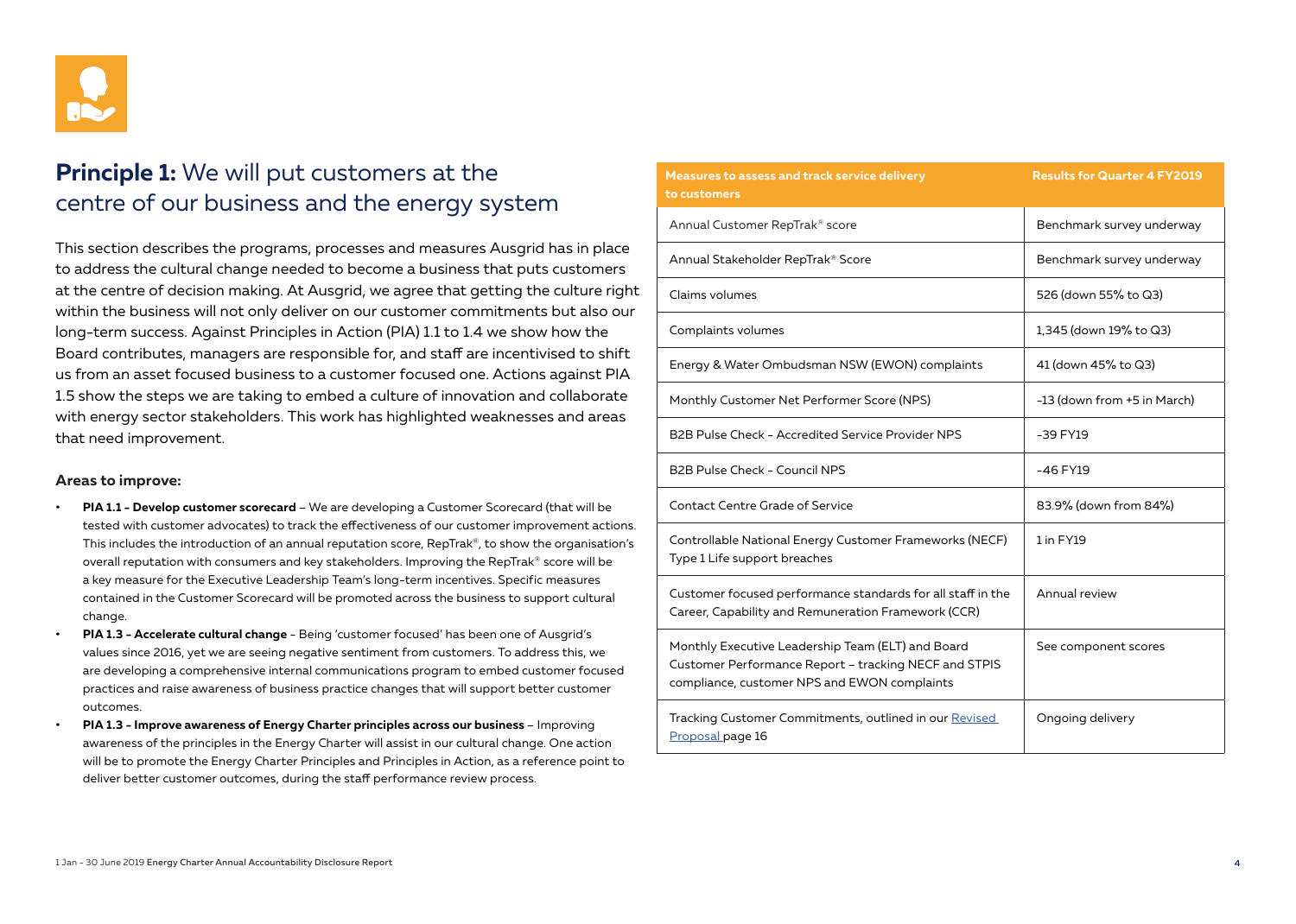### **1.1 Have a Board that actively oversees the business' culture so as to be aligned with Energy Charter Principles.**

| <b>Ausgrid Actions</b>                                                                              | <b>Customer benefit</b>                                                                                                                             | <b>Programs, Measures and Metrics</b>                                                                                                                                                                                                                                                                                                                                                                                                                                                             |
|-----------------------------------------------------------------------------------------------------|-----------------------------------------------------------------------------------------------------------------------------------------------------|---------------------------------------------------------------------------------------------------------------------------------------------------------------------------------------------------------------------------------------------------------------------------------------------------------------------------------------------------------------------------------------------------------------------------------------------------------------------------------------------------|
| 1.1.1 Ausgrid Board formalised<br>commitment to Energy Charter                                      | The actions outlined support the delivery of customer<br>benefits, such as:                                                                         | Board approved initiatives include: a new customer focused Business Strategy, new FY20 Customer<br>Strategy and the Revised Proposal developed with customers.                                                                                                                                                                                                                                                                                                                                    |
| Principles and endorsed programs<br>to embed increased customer<br>focus across Ausgrid's business. | Customers can be confident in our top-down<br>commitment to engage and do 'what's right' to address<br>customer needs.                              | Board endorsed a new program 'Fostering Community Trust' included in the business strategy to<br>strengthen customer and stakeholder engagement. The outcomes will be tracked against our<br>Reputation Score, generated by RepTrak <sup>®</sup> .                                                                                                                                                                                                                                                |
|                                                                                                     | Ausgrid staff are engaged and aligned with a common<br>vision that places the community and its customers at<br>the centre of our service delivery. | Board approval of Customer Commitments and the establishment of new advisory committees<br>(outlined in our Revised Proposal) to allow increased collaboration and input on innovation program<br>decisions.                                                                                                                                                                                                                                                                                      |
|                                                                                                     |                                                                                                                                                     | Our internal Customer Performance report is reviewed monthly by the Executive Leadership Team<br>(ELT) and Board. The measures include: National Energy Customer Framework (NECF), Service Target<br>Performance Incentive Scheme (STPIS), Customer Net Performance Score (NPS), Energy & Water<br>Ombudsman NSW (EWON) escalations and the number of complaints and claims. Board review has<br>resulted in improvement programs. For example, complaints review and review of call abandonment. |
|                                                                                                     |                                                                                                                                                     | Board approval of new customer focused metrics and values are included in the Long-Term Incentive<br>Plan (LTIP) for executives.                                                                                                                                                                                                                                                                                                                                                                  |
|                                                                                                     |                                                                                                                                                     | · Monitoring of staff engagement via annual Employee Survey. The results show that Ausgrid employees<br>feel positive about their customer focus and believe we act in the best interests of customers.                                                                                                                                                                                                                                                                                           |

### **1.2 Have management operationally accountable for embedding a 'customer at the centre' culture.**

| <b>Ausgrid Actions</b>                                                                                                                                                 | <b>Customer benefit</b>                                                                                                                                                              | <b>Programs, Measures and Metrics</b>                                                                                                                                                                                                                                                                                                                                                                                                                                                                                                                                                                                                                                                                                                                                                   |
|------------------------------------------------------------------------------------------------------------------------------------------------------------------------|--------------------------------------------------------------------------------------------------------------------------------------------------------------------------------------|-----------------------------------------------------------------------------------------------------------------------------------------------------------------------------------------------------------------------------------------------------------------------------------------------------------------------------------------------------------------------------------------------------------------------------------------------------------------------------------------------------------------------------------------------------------------------------------------------------------------------------------------------------------------------------------------------------------------------------------------------------------------------------------------|
| 1.2.1 Restructuring of business<br>so areas with primary customer<br>responsibilities report to the new<br>Chief Customer Officer role.                                | Better alignment and focus on customer engagement.                                                                                                                                   | Bringing together areas responsible for customer engagement (Customer Experience, Customer<br>Connections, Strategy, Regulation, Pricing and Corporate Affairs) will provide better management,<br>accountability and consistency of service delivery, in place of disconnected approach to customer<br>engagement. Corporate Performance and RepTrak® Score will track effectiveness of activities.                                                                                                                                                                                                                                                                                                                                                                                    |
| 1.2.2 Shift in approach to<br>incorporate more behavioural<br>measures and external metrics<br>at the management level to<br>incentivise customer-focused<br>delivery. | Introducing customer-focused metrics as measures of<br>success will increase accountability, transparency and<br>drive cultural change for the ultimate benefit of our<br>customers. | The introduction of annual Reputation Scores (RepTrak <sup>®</sup> ).<br>Customer focused metrics and values are now included in the LTIP and Short-Term Incentive Plan<br>(STIP) for executives.<br>Customer Focused Performance Standard forms part of Ausgrid's performance development<br>framework and is included in the STIP and bonus payment for senior managers.<br>Customer Manager's KPIs are measured on escalations to EWON and STIPIS targets (answering calls,<br>System Average Interruption Duration Index (SAIDI) and System Average Interruption Frequency Index<br>(SAIFI) results and answering fault calls). Other metrics include, volume of complaints, volume and<br>value of claims, controllable NECF Type 1 Life support breaches. See Principle 4 (p.21). |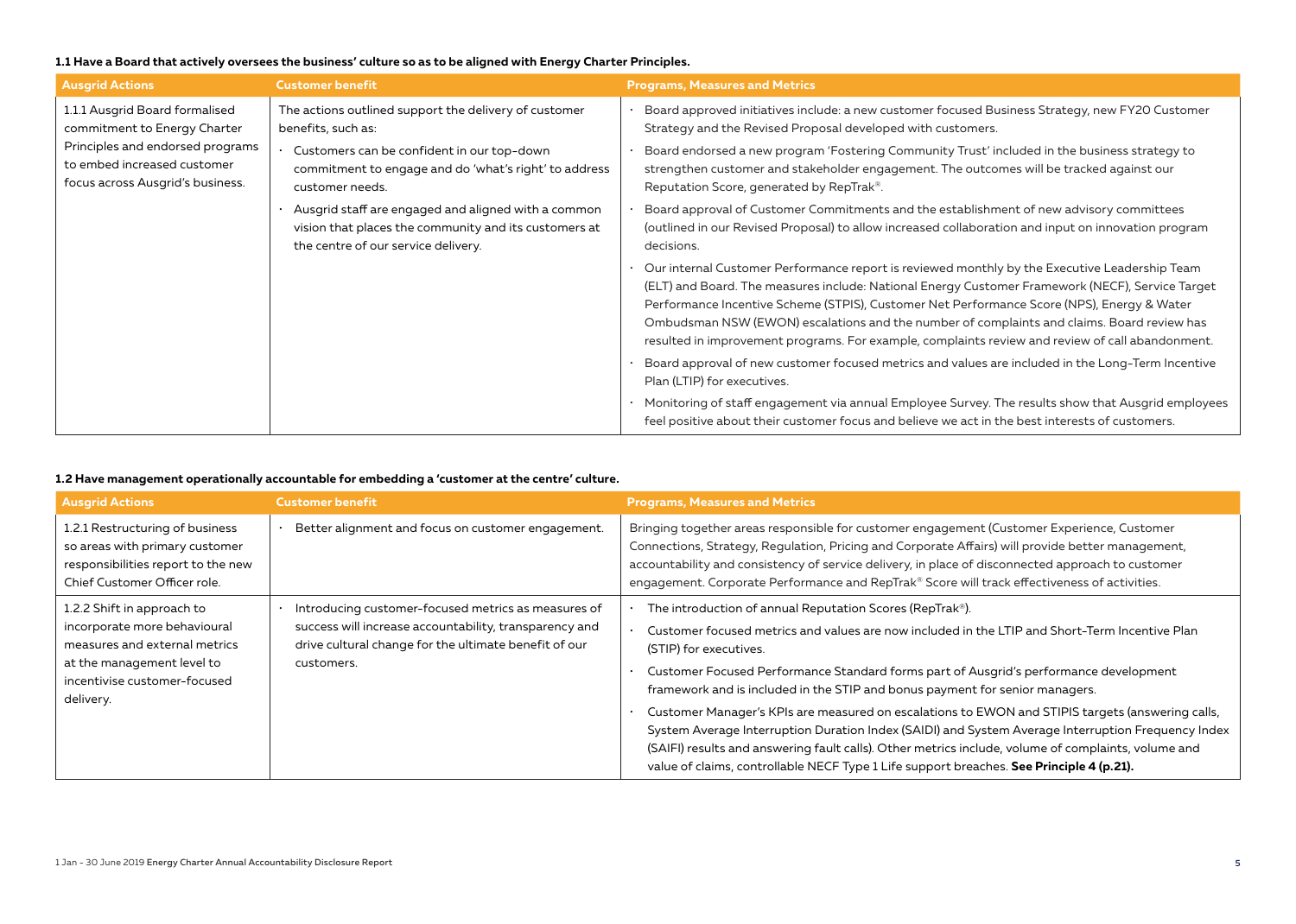| Ausgrid supports the Australian Energy Regulatory (AER) STPIS proposal to incorporate customer<br>complaint management into the regulated framework.                                                                |
|---------------------------------------------------------------------------------------------------------------------------------------------------------------------------------------------------------------------|
| Transformation Program workstreams (tracked at an executive level) are in place to ensure our systems                                                                                                               |
| support a customer focused culture. One example is the design and development of a customer<br>end-to-end value chain program to ensure a consistent and integrated approach to managing the<br>customer lifecycle. |

### **1.3 Ensure their work force is engaged and incentives are aligned to drive positive customer outcomes.**

| <b>Ausgrid Actions</b>                                                                           | <b>Customer benefit</b>                                                                                                                                                                                                                                                                                                                                                                                                    | <b>Programs, Measures and Metrics</b>                                                                                                                                                                                                                                                                                                                                                                                                                                                                                                                                                                                                                                                                                                                                                                                                                                                                                                                     |
|--------------------------------------------------------------------------------------------------|----------------------------------------------------------------------------------------------------------------------------------------------------------------------------------------------------------------------------------------------------------------------------------------------------------------------------------------------------------------------------------------------------------------------------|-----------------------------------------------------------------------------------------------------------------------------------------------------------------------------------------------------------------------------------------------------------------------------------------------------------------------------------------------------------------------------------------------------------------------------------------------------------------------------------------------------------------------------------------------------------------------------------------------------------------------------------------------------------------------------------------------------------------------------------------------------------------------------------------------------------------------------------------------------------------------------------------------------------------------------------------------------------|
| 1.3.1 Formally integrating<br>customer-focused indicators as a<br>component of staff evaluation. | All employee KPIs, from office to frontline, include<br>demonstrated action against our values. Articulating<br>this in performance reporting will help create a<br>culture where the work force is focused on addressing<br>customer concerns in service delivery.<br>Incentivising employees and recognising positive<br>customer behaviours helps create a healthy<br>competitive culture to improve customer outcomes. | Ausgrid is driving cultural change through the introduction of customer focused performance<br>standards included in the Ausgrid employee performance development framework and annual<br>performance review cycle, Ausgrid's Career, Capability and Remuneration Framework (CCR).<br>Ausgrid assesses employee performance against the customer focused performance standards and<br>can measure movement between performance ratings of exceeding, meeting or not meeting on an<br>annual basis.<br>Employee Engagement Score and Pulse Survey measures staff views on customer commitment and<br>creates a benchmark of engagement.<br>Customer quality improvement program works to address drivers of poor NPS scores and improve<br>customer experience. See Case Study PIA 4.3 (p.25). See NPS (p.4).<br>Establishment of Energy Charter Working Committee to provide input to Energy Charter and assist<br>with internal promotion of Principles. |

#### **1.4 Have robust processes to determine customer and community needs and be accountable on how feedback has been considered and incorporated into decision making.**

| <b>Ausgrid Actions</b>                                                                                            | <b>Customer benefit</b>                                                                                                                                                                                             | <b>Programs, Measures and Metrics</b>                                                                                                                                                                                                                                                                                                                                                                                                                                                                                                                                                                                                                                                |
|-------------------------------------------------------------------------------------------------------------------|---------------------------------------------------------------------------------------------------------------------------------------------------------------------------------------------------------------------|--------------------------------------------------------------------------------------------------------------------------------------------------------------------------------------------------------------------------------------------------------------------------------------------------------------------------------------------------------------------------------------------------------------------------------------------------------------------------------------------------------------------------------------------------------------------------------------------------------------------------------------------------------------------------------------|
| 1.4.1 Customer and consumer<br>advocate engagement program<br>to collaboratively develop the<br>Revised Proposal. | Customer views were incorporated in the final Revised<br>Proposal and resulted in substantial affordability<br>improvements for customers.                                                                          | See Case Study PIA 2:1 Ausgrid Revised Proposal: delivering better customer outcomes (p.14).<br>Ausgrid and customer advocates developed and agreed on a series of customer commitments, that will<br>be tracked and reported to the Ausgrid CCC, Ausgrid executive leadership and the Board.                                                                                                                                                                                                                                                                                                                                                                                        |
| 1.4.2 Introduction of new<br>collaborative engagement on<br>innovation, pricing and technical<br>issues.          | Improved consideration and visibility of customer views<br>in business decisions.<br>Customers drive the direction of our innovation<br>program and ensure that optionality is considered in<br>future investments. | Terms of reference and guiding principles for customer committees were developed with customer<br>advocates. To improve transparency and share learnings. Non-confidential committee documents are<br>published on Ausgrid's website.<br>In addition to the Customer Consultative Committee (CCC), customer representatives will work with<br>Ausgrid executives and managers through the Network Innovation Advisory Committee (NIAC), Pricing<br>Working Group (PWG) and the Technical Review Committee (TRC) to improve customer perspectives<br>in our decisions. See Revised Proposal (pp.22-24). Working groups report to the Ausgrid CCC, which is<br>chaired by Ausgrid CEO. |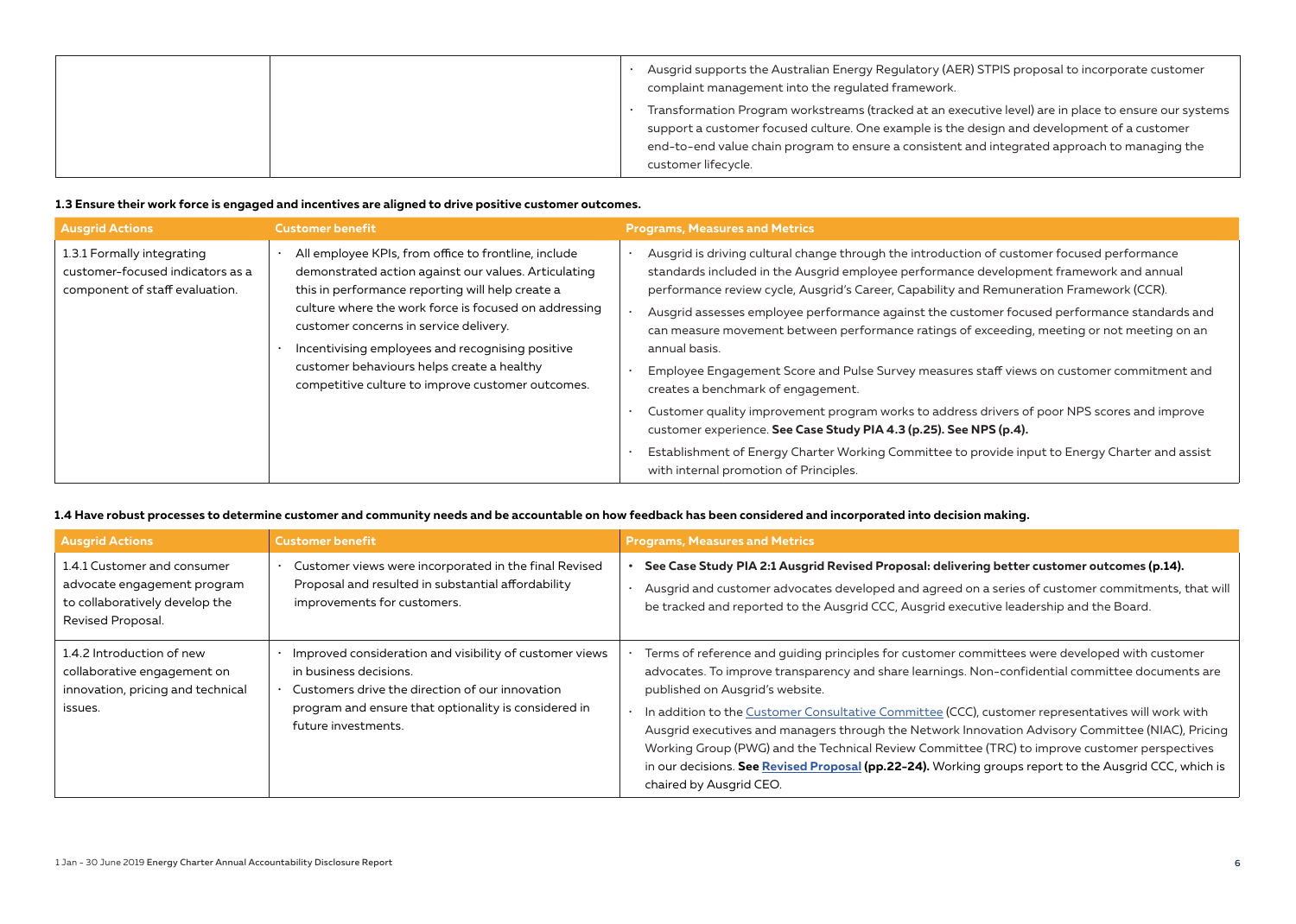| 1.4.3 Improving customer research<br>to better understand customers'<br>views on our services and energy<br>needs, to inform the way we refine<br>our approach and delivery of | Improved customer research means customer feedback<br>is more accurately expressed.<br>Customer surveys and having systems in place to<br>monitor and act on customer feedback improves<br>customer service delivery. | Implemented the 'Voice of Customer' research program. This includes monthly NPS (1000 customers),<br>Pulse Check for B2B customers and Complaints Management Assessment. Key results are shown on<br>pages 4 and 21. Ausgrid released Pulse Check results to ASPs and Councils, along with action plans.<br>The creation of an ASP Partner Portal and a Council Portal are two responses to survey feedback. See<br>Ausgrid Action 2.3.1 (p.11) and Action 4.3.3 (p.23). |
|--------------------------------------------------------------------------------------------------------------------------------------------------------------------------------|-----------------------------------------------------------------------------------------------------------------------------------------------------------------------------------------------------------------------|--------------------------------------------------------------------------------------------------------------------------------------------------------------------------------------------------------------------------------------------------------------------------------------------------------------------------------------------------------------------------------------------------------------------------------------------------------------------------|
| services.                                                                                                                                                                      |                                                                                                                                                                                                                       | NPS are reported to Ausgrid Board monthly and programs of works have been developed to improve<br>our scores. See Ausgrid Action 2.3.1 (p.11) and Action 4.3.3 (p23).                                                                                                                                                                                                                                                                                                    |
|                                                                                                                                                                                |                                                                                                                                                                                                                       | Ausgrid conducted a materiality review as part of our Sustainability Report to understand the issues<br>that are important to stakeholders. Material issues identified are being addressed through programs in<br>the Ausgrid Business Strategy.                                                                                                                                                                                                                         |
|                                                                                                                                                                                |                                                                                                                                                                                                                       | EWON quarterly check-ins to discuss customer issues and complaints and take actions to address<br>concerns. Eg: working with EWON on the high to low voltage claims. See Case Study PIA 4.4 (p.25).                                                                                                                                                                                                                                                                      |
|                                                                                                                                                                                |                                                                                                                                                                                                                       | Our Customer Recovery Program involves customer contact centre staff calling customers to resolve<br>matters raised via customer surveys.                                                                                                                                                                                                                                                                                                                                |
| 1.4.4 Improving the systems and<br>means of how we 'listen' and                                                                                                                | Improving systems and platforms for community and<br>customer input and feedback means that customer                                                                                                                  | Executive monthly monitoring on delivery of Customer Commitments. See Action 1.4.2 (p.6).<br>Introduction of new Customer Relationship Management (CRM) tool. See Case Study PIA 4.3 (p.25).                                                                                                                                                                                                                                                                             |
| voices can be heard on a regular basis and more<br>respond to our customers.<br>sustainably. This enables us to respond in a more timely,<br>consistent and effective manner.  | Conducting a bi-annual review of call centre templates, including email, social media and quick<br>reference guides, to improve relevance to customer issues and engagement.                                          |                                                                                                                                                                                                                                                                                                                                                                                                                                                                          |
|                                                                                                                                                                                | Completed a review of Council and community engagement. See Case Study PIA 1.4 (p.9).                                                                                                                                 |                                                                                                                                                                                                                                                                                                                                                                                                                                                                          |
|                                                                                                                                                                                |                                                                                                                                                                                                                       | Reviewed Member of Parliament issues and response process to improve quality and timeliness of<br>responses to customers who have written to their local member.                                                                                                                                                                                                                                                                                                         |
|                                                                                                                                                                                |                                                                                                                                                                                                                       | Research with input from Ethnics Communities Council was completed. This identified culturally and<br>linguistically diverse (CALD) communities in our area, mapping safety incidents against language group<br>and council area.                                                                                                                                                                                                                                        |
|                                                                                                                                                                                |                                                                                                                                                                                                                       | Ausgrid has dedicated tools for consultation on Major Project works to ensure we track and respond to<br>customer feedback and advise residents of the actions we have taken to improve projects.                                                                                                                                                                                                                                                                        |

**1.5 Demonstrate a culture of innovation and collaboration for positive customer outcomes, including through the sharing of insights with government, research institutions and across the supply chain, as well as joint advocacy on regulatory, policy and operational issues.** 

| <b>Ausgrid Actions</b>          | <b>Customer benefit</b>                                    | <b>Programs, Measures and Metrics</b>                                                             |
|---------------------------------|------------------------------------------------------------|---------------------------------------------------------------------------------------------------|
| 1.5.1 Establishing internal and | Knowledge sharing among industry peers and                 | Establishment of the internal Strategic Innovation Working Group to coordinate innovation across  |
| external forums to promote      | between staff provides learning and improvement            | Ausgrid and engagement with stakeholders.                                                         |
| innovative and collaborative    | opportunities that are reflected in the quality of service | All innovation and sustainability projects are being tracked against Energy Charter Principles to |
| practices and initiatives.      | for customers.                                             | embed customer perspective and align with the Principles.                                         |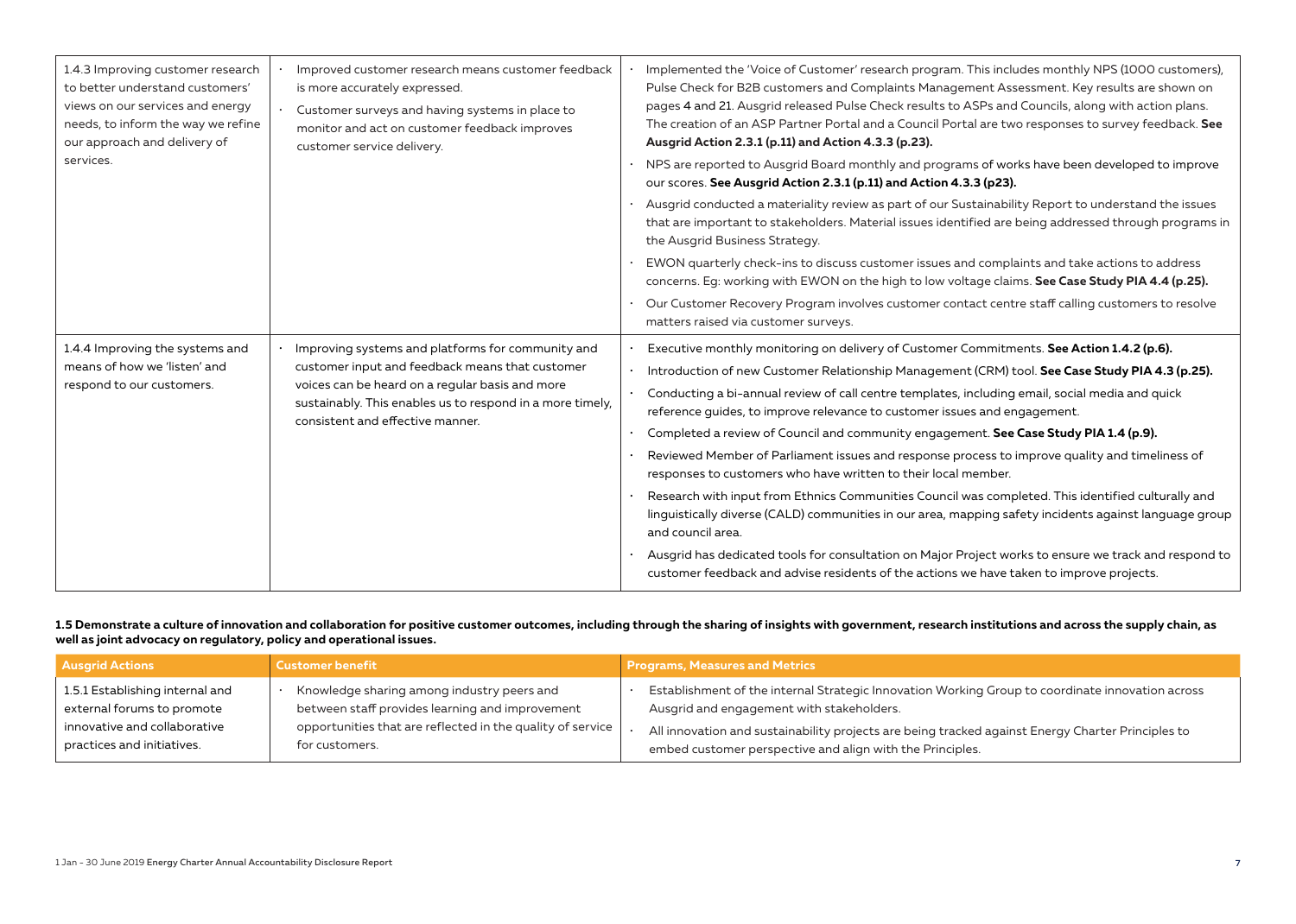|                                                                        | Engagement with demand management stakeholders<br>to improve information sharing and accelerating the<br>development of non-network solutions will, in the<br>long term, lead to lower network costs and prices to<br>customers.                                                                                                                                                                                                                                                                                                                    | Participating in the Energy Networks Australia (ENA) and Australian Energy Market Operator (AEMO)<br>Open Networks.<br>Establishment of collaborative forums. See Action 1.4.2 (p.6).<br>Collaboration with Local, State and Commonwealth Governments through sharing of data and<br>network expertise to aid in the evaluation of government energy efficiency programs and guide policy<br>and decision making.<br>Quarterly e-newsletters are sent to demand management stakeholders to share knowledge and offer<br>the opportunity to provide input.                                                                                                                                                                                                                                                                                                                                                                                                                                             |
|------------------------------------------------------------------------|-----------------------------------------------------------------------------------------------------------------------------------------------------------------------------------------------------------------------------------------------------------------------------------------------------------------------------------------------------------------------------------------------------------------------------------------------------------------------------------------------------------------------------------------------------|-------------------------------------------------------------------------------------------------------------------------------------------------------------------------------------------------------------------------------------------------------------------------------------------------------------------------------------------------------------------------------------------------------------------------------------------------------------------------------------------------------------------------------------------------------------------------------------------------------------------------------------------------------------------------------------------------------------------------------------------------------------------------------------------------------------------------------------------------------------------------------------------------------------------------------------------------------------------------------------------------------|
| 1.5.2 Implementing collaborative<br>projects and advocacy initiatives. | Customer advocates have input on the development<br>of Ausgrid policy or regulatory positions, ensuring they<br>better addresses customer needs and expectations.<br>The accelerated rollout of LED streetlights will reduce<br>carbon emissions and costs to Councils and residents,<br>whilst addressing customers calls for safer lighting.<br>The evolve project will support customers to make the<br>most of investments in solar and batteries and in the<br>future electric vehicles and assist with better visibility<br>of network needs. | Establishment of collaborative forums.<br>Ausgrid has formally put our support behind the Reliable Affordable Clean Energy for 2030<br>Cooperative Research Centre (RACE for 2030 CRC) as an industry partner. The CRC's vision is "a<br>customer-centred clean energy transition". Ausgrid contributes to this vision through innovative<br>industry-led research across the energy supply chain.<br>Evolve project - When completed the project will assist to provide new low-cost ways of<br>accommodating our customers' distributed energy resources, like solar PV and batteries. Ausgrid's<br>project partners are Australian Renewable Energy Agency (ARENA) and the NSW Government.<br>Power 2U program. See Case Study PIA 1.5 (p.9).<br>Accelerated rollout out of 100,000 energy efficient LED streetlights by working with 33 Councils and<br>NSW Government, saving emission reductions and costs for Councils and residents.<br>The Charge Together project. See Action 2.3.2 (p.12). |

### Future Actions

| <b>Ausgrid Actions</b>                                                                                                                                                                                                      | <b>Customer benefit</b>                                                                                                                                                | <b>Programs, Measures and Metrics</b>                                                                                                                                                                                                                                                                                                                                                                                                                                                                                                                                                                                                                                                                                                                  |
|-----------------------------------------------------------------------------------------------------------------------------------------------------------------------------------------------------------------------------|------------------------------------------------------------------------------------------------------------------------------------------------------------------------|--------------------------------------------------------------------------------------------------------------------------------------------------------------------------------------------------------------------------------------------------------------------------------------------------------------------------------------------------------------------------------------------------------------------------------------------------------------------------------------------------------------------------------------------------------------------------------------------------------------------------------------------------------------------------------------------------------------------------------------------------------|
| <b>PIA 1.1</b> - Development of an<br>externally reported Customer<br>Performance Scorecard.                                                                                                                                | Improve measurement and reporting of customer<br>benefits and give visibility to customer service<br>improvements.                                                     | To improve tracking performance of customer service delivery. A new Customer Performance<br>Scorecard will be developed with input from the CCC.                                                                                                                                                                                                                                                                                                                                                                                                                                                                                                                                                                                                       |
| <b>PIA 1.3</b> - Drive culture change<br>with the development of<br>a comprehensive internal<br>communications program to raise<br>awareness of improved customer<br>focus programs to support better<br>customer outcomes. | Providing timely and easy-to-use visual data on<br>customer, satisfaction and speed of response to<br>requests allows staff to act on areas in need of<br>improvement. | Develop an internal engagement program to better embed Ausgrid values and behaviours, including<br>customer centricity. This will include:<br>Improving awareness of the Energy Charter Principles and our first Disclosure Report<br>Communicating the use of Energy Charter Principles in performance reviews, as a guide to define the<br>ways staff are working to more efficiently deliver services and address customer needs.<br>Explore ways to improve staff recognition for demonstrating excellence in customer focus and<br>customer delivery.<br>Roll-out of customer metrics and dashboards visible across internal channels to all staff. This will<br>provide greater visibility of customer feedback and performance against metrics. |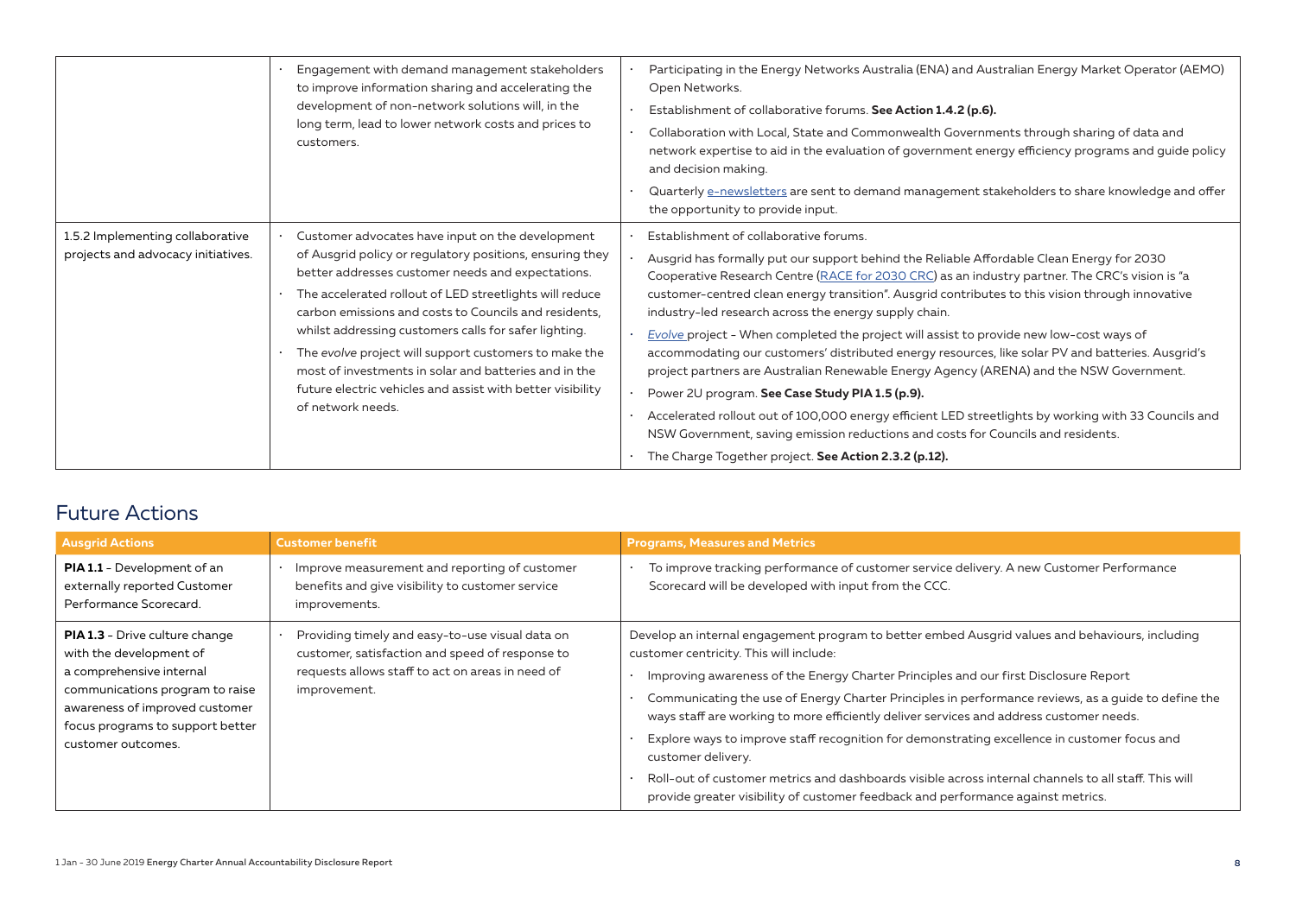

### CASE STUDY

## Community engagement workshops held to identify how we engage more effectively

As part of our continued efforts to listen more effectively to our customers, Ausgrid held two internal workshops in March and April 2019 to review our approach to stakeholder and community engagement.

The workshops focused on developing an aligned understanding within the organisation on why we engage with customers, determining which approaches work best, uncovering factors that hinder effective engagement, and deciding what we need to change to better engage. A review of our current Community Engagement Handbook was undertaken. Teams identified customer and community issues requiring more attention and explored new approaches to appropriately engage.

The data captured at the workshops suggested that there is room for improvement in several areas. These included internal and external coordination; shared visibility of work programs to promote collaboration between Ausgrid and Councils; customer understanding of Ausgrid's role, operations and future direction; and the need to engage earlier in the planning process. Hot topics suggested for ongoing engagement included solar power, community batteries, demand management, regulation, project planning and design options.

Outputs included recommendations to commit to improved engagement from leadership; develop necessary tools to ensure quality and consistency in engagement across the organisation; invest in building relationships; record engagement and capture data; build capabilities through training; form a working group of representatives from the various Ausgrid engagement teams; audit the Ausgrid Community Engagement Handbook and potentially produce supplementary material; and develop engagement training modules. Ausgrid has commenced developing a new Engagement Model and Strategic Plan and implementing measures for more efficient alignment and coordination with Councils. This has formed the basis of community engagement and council engagement plans.

### ADDRESSING PIA 1.4 ADDRESSING PIA 1.5

## Collaborative solution development: Power2U demand management program

To incentivise and encourage households and businesses to adopt energy efficiency measures such as installing new solar power, Ausgrid is partnering with Australian Renewable Energy Agency (ARENA) and the City of Sydney on the Power2U program. More than 200 customers have participated to date. The two-year program will operate in 20 suburbs in the Sydney area. It is part of our efforts to develop innovative demand management solutions that allow Ausgrid to manage the network more flexibly and improve reliability for customers in our network.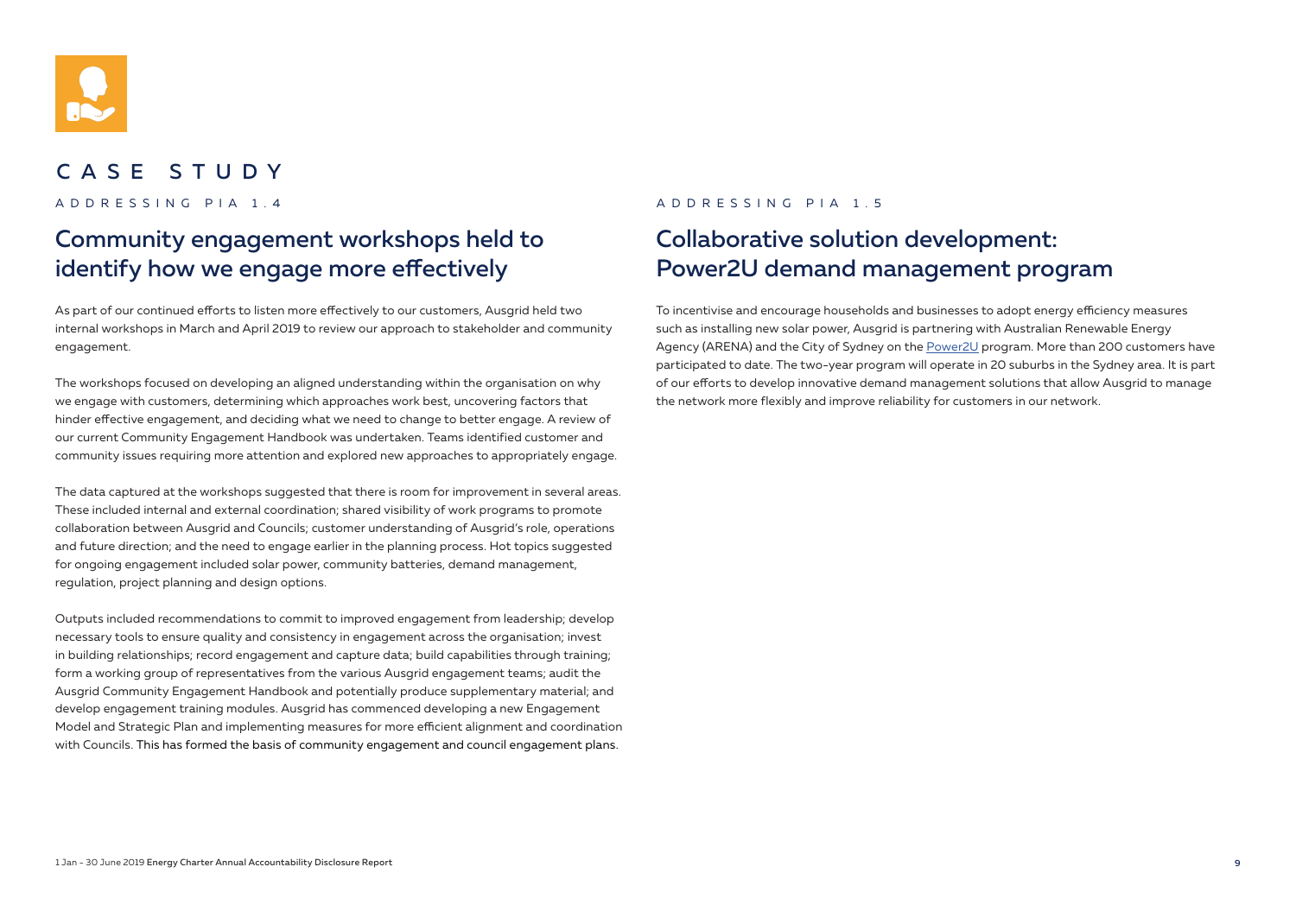

## **Principle 2:** We will improve energy affordability for customers

Ausgrid's customers have confirmed that energy affordability is a key concern. We are working to address this in the way we maintain and build assets and support customers to manage their energy use. In this section we cover how Ausgrid is working to ensure investments are made in the interests of customers, the work we are doing across the supply chain to deliver efficiencies and how Ausgrid works with energy sector colleagues to advocate on behalf of customers. The following key actions have been identified to address areas that need improvement.

#### **Areas to improve:**

- **• PIA 2.1 Better incorporating customer views in our investment decisions** It was highlighted during the Revised Regulatory Proposal consultation process, that we need to better show customer value when determining programs, for example in our replacement expenditure and ICT programs. To address this, we have commenced a review of how Ausgrid's capital investments are evaluated. The criteria used when approving investments will be updated to apply greater emphasis on customer outcomes (this is one of our customer commitments).
- **• PIA 2.1 Customers have asked us to further consider demand management solutions** While we have used demand management solutions to help defer costly network investment (for example deferral of Mascot Zone replacement and Gillieston Heights network constraint), we recognise that there is more we can do in this area and will work with the NIAC to consider further projects and the best way to assess programs.
- **• PIA 2.2 Provision of energy advice to customers** Our customer access to data, impartial advice and tools to navigate the energy sector could be greatly improved (for example the meter data reports Ausgrid provides showing information on energy use are difficult to understand or use). We have commenced work to understand the types of energy advice customers need to make informed energy decisions and to explore the role we can play in addressing gaps and improving the information we provide. Assessment and measurement tools will be built into this process.
- **• PIA 2.3 Addressing concerns raised by Accredited Service Providers (ASPs)**  Our NPS results for Q1 were poor. Just over half of ASPs were satisfied with the duration of our processes, consistency in how we apply processes and the complexity of these. Only 1 in 3 felt we provided the right information at the right time. Additionally ASPs were concerned about not having a single point of contact. Actions we are taking to address this are shown in action 2.3.1 (p.11).

| <b>Measures to monitor affordability</b>                                                                  | <b>Metrics</b>                    |
|-----------------------------------------------------------------------------------------------------------|-----------------------------------|
| Price reductions in Revised Proposal                                                                      | See Case Study PIA 2.1 (p.14)     |
| Opex productivity outcomes                                                                                | 1% change in opex pa from<br>FY21 |
| Ausgrid performance within the AER's opex Multilateral<br>Partial Factor Productivity (MPFP) benchmarking | 12 out of 13 businesses FY18      |
| B2B Pulse Check - Accredited Service Provider NPS                                                         | -39 FY19                          |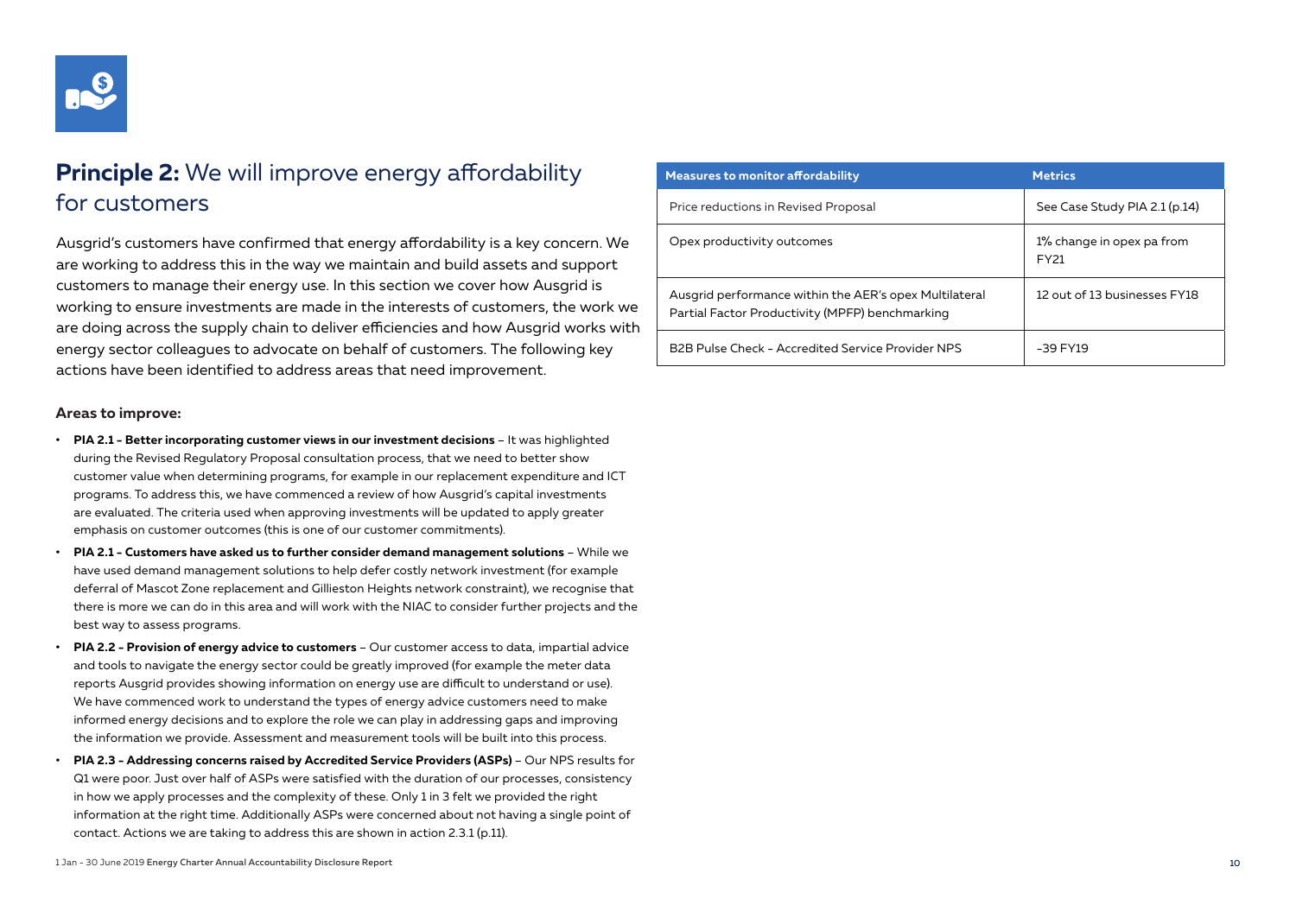#### **2.1 Ensure that investment, commercial and operational decisions are cost efficient, and explain how customers benefit from these decisions.**

| <b>Ausgrid Actions</b>                                                           | <b>Customer benefit</b>                                                                                                                                       | <b>Programs, Measures and Metrics</b>                                                                                                                                                                                                                                                                                                                                                                                 |
|----------------------------------------------------------------------------------|---------------------------------------------------------------------------------------------------------------------------------------------------------------|-----------------------------------------------------------------------------------------------------------------------------------------------------------------------------------------------------------------------------------------------------------------------------------------------------------------------------------------------------------------------------------------------------------------------|
| 2.1.1 Consultation program with<br>customers to develop the Revised<br>Proposal. | See case study.                                                                                                                                               | See Case Study PIA 2:1 Ausgrid Revised Proposal: delivering better customer outcomes (p.14).                                                                                                                                                                                                                                                                                                                          |
| 2.1.2 Collaborating on pricing<br>reform.                                        | Co-designed pricing reform to reflect customer<br>advocate concerns and develop pricing structures to<br>deliver lower prices for customers in the long term. | With support from customer advocates we co-created a fundamental change in our tariff strategy with<br>the introduction of a new demand tariff to deliver long term customer savings. We created materials to<br>describe the changes and how networks fit in the energy supply chain. These were tested with<br>customers in an online forum and with customer advocates. Materials were amended following feedback. |
| 2.1.3 Joint planning with other<br>networks and infrastructure<br>providers.     | Major infrastructure investments are planned<br>collaboratively enabling investment efficiencies and<br>lower overall costs for customers.                    | To reduce costs for customers, Ausgrid carries out joint planning with adjacent distributors Endeavour<br>Energy and Essential Energy. For example, the supply solution for Ausgrid customers at Auburn and<br>Lidcombe via a connection from Endeavour Energy's Camellia substation resulted in a lower cost than<br>supply within Ausgrid's network.                                                                |
|                                                                                  |                                                                                                                                                               | Joint planning with Roads and Maritime Services (RMS) and the application of cost-benefit analysis<br>projects has resulted in significant savings. For example, the replacement of the Willoughby - Mosman<br>132kV feeders coordinated with RMS road works resulting in significant savings compared to the like-<br>for-like replacement option.                                                                   |
|                                                                                  |                                                                                                                                                               | TransGrid and Ausgrid are cooperating in joint network planning to minimise costs for the community.<br>The Powering Sydney's Future project is one example and the final scope of the project was developed<br>through close consultation with community representatives.                                                                                                                                            |

**2.2 Offer customers energy deals that best meet their needs, supported by effective tools and incentives for customers to manage their energy use and cost.**

| <b>Ausgrid Actions</b>                                                                                                        | <b>Customer benefit</b>                                                                                                                                               | <b>Programs, Measures and Metrics</b>                                                                                                                                                                                                                                                                                                                                                                                                                                                   |
|-------------------------------------------------------------------------------------------------------------------------------|-----------------------------------------------------------------------------------------------------------------------------------------------------------------------|-----------------------------------------------------------------------------------------------------------------------------------------------------------------------------------------------------------------------------------------------------------------------------------------------------------------------------------------------------------------------------------------------------------------------------------------------------------------------------------------|
| 2.2.1 Reviewing and updating<br>tools and implementing programs<br>to support customers to better<br>manage their energy use. | With the right information and level of understanding,<br>customers are better positioned to make more<br>informed decisions regarding energy use and<br>expenditure. | Personal household electricity usage National Meter Identifier (NMI) downloads are being reformatted<br>to ensure they are easier to understand and use.<br>Ausgrid's Power2U program encourages customers to adopt renewable energy and efficiency<br>measures. See Case Study PIA 1:5 (p.9)<br>Ausgrid's Virtual Power Plant (VPP) trial program improves industry understanding of the performance<br>and cost savings from customer battery systems. See Case Study PIA 2.4 (p.14). |

#### **2.3 Work cooperatively across the supply chain and with other stakeholders to improve affordability over the short and long term.**

| <b>Ausgrid Actions</b>                               | <b>Customer benefit</b>                                                                                                                                                                                                                                                                         | <b>Programs, Measures and Metrics</b>                                                                                                                                                                                                                                                                                                                                                                                                                                                                                                                                                                              |
|------------------------------------------------------|-------------------------------------------------------------------------------------------------------------------------------------------------------------------------------------------------------------------------------------------------------------------------------------------------|--------------------------------------------------------------------------------------------------------------------------------------------------------------------------------------------------------------------------------------------------------------------------------------------------------------------------------------------------------------------------------------------------------------------------------------------------------------------------------------------------------------------------------------------------------------------------------------------------------------------|
| 2.3.1 Working to address concerns<br>raised by ASPs. | Reduced complexity and improved clarity of Ancillary<br>Network Services (ANS) fee structure balancing<br>affordability with efficient delivery of services.<br>Enable more customer funded works to be open to<br>a competitive marketplace, giving customers more<br>choice to get work done. | Our ASP NPS result for Q1 2019 was poor. ASPs who responded highlighted that they want better access<br>to the right information at the right time, less complex processes and better consistency of process<br>application. Additionally, ASPs are seeking better accessibility to Ausgrid staff and a single point of<br>contact. In response Ausgrid will:<br>introduce an ASP online portal to allow ASPs to have better to access information on their projects.<br>review our internal policy on the classification of contestable services to improve consistency in how<br>we determine contestable works. |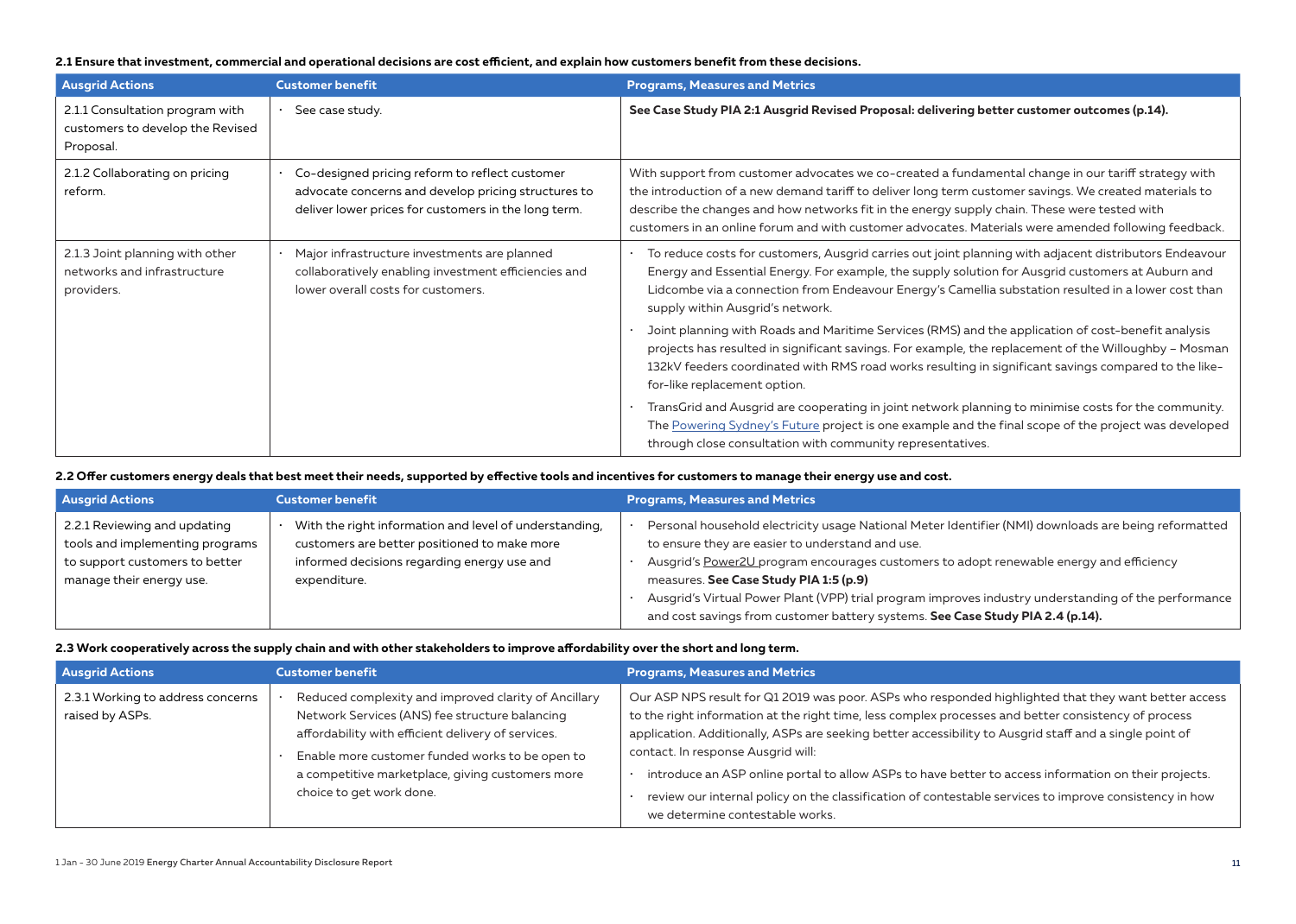| <b>Ausgrid Actions</b>                                                                                     | <b>Customer benefit</b>                                                                                                                                                                                                                                                                                                                      | <b>Programs, Measures and Metrics</b>                                                                                                                                                                                                                                                                                                                                                                                                                                                                                                                                                                                                                                                        |
|------------------------------------------------------------------------------------------------------------|----------------------------------------------------------------------------------------------------------------------------------------------------------------------------------------------------------------------------------------------------------------------------------------------------------------------------------------------|----------------------------------------------------------------------------------------------------------------------------------------------------------------------------------------------------------------------------------------------------------------------------------------------------------------------------------------------------------------------------------------------------------------------------------------------------------------------------------------------------------------------------------------------------------------------------------------------------------------------------------------------------------------------------------------------|
|                                                                                                            |                                                                                                                                                                                                                                                                                                                                              | undertake a collaborative end-to-end connections process workshop with ASPs and customers to<br>improve our processes.<br>Ausgrid developed a ANS framework that was implemented on 1 July 2019. This has simplified the<br>range of services Ausgrid provides to our customers. It also improves the transparency of what we<br>charge our customers and enables Ausgrid to provide granular feedback on services delivered<br>Measure: ASP B2B NPS                                                                                                                                                                                                                                         |
| 2.3.2 Collaborate with<br>Government and industry<br>partners on the introduction of<br>electric vehicles. | Better understand customer preferences and<br>intentions on use and purchase of electric vehicles.<br>The Charge Together project could accelerate the<br>development of improved forecasting techniques for<br>electric vehicles. This can lead to more efficient network<br>investment and lower network costs and prices to<br>customers. | Ausgrid is a participant in the Charge Together project, with a broad coalition of partners including<br>EVenergi, ARENA, Electric Vehicle Council, NRMA, New South Wales, South Australia and ACT<br>governments and many others. Among a broad range of objectives, the project will provide insights and<br>data we can use to better understand our customers' preferences and intentions for purchase of electric<br>vehicles now and in the future and how this integrates with local renewable generation. This information<br>will help quide Ausgrid's forecasts used to plan the network and drive potential capital investment<br>savings. The results will be publicly reported. |

**2.4 Innovate to deliver competitive energy solutions for business and residential customers.**

| <b>Ausgrid Actions</b>                                               | <b>Customer benefit</b>                                                                                                                         | <b>Programs, Measures and Metrics</b>                                       |
|----------------------------------------------------------------------|-------------------------------------------------------------------------------------------------------------------------------------------------|-----------------------------------------------------------------------------|
| 2.4.1 Implementing innovative<br>programs, projects and initiatives. | $^\prime\,$ Trialling innovation helps test real customer benefits and<br>$^\mathrm{+}$ lead to increased options and incentives for customers. | See Case Study PIA 2.4 Virtual Power Plant: working to reduce bills (p.14). |

**2.5 Advocate on behalf of customers to improve energy affordability through engagement in regulatory and policy processes.**

| <b>Ausgrid Actions</b>                                                                           | <b>Customer benefit</b>                                                                                                                                       | <b>Programs, Measures and Metrics</b>                                                                                                                                                                                                                                                                                                                                                                                          |
|--------------------------------------------------------------------------------------------------|---------------------------------------------------------------------------------------------------------------------------------------------------------------|--------------------------------------------------------------------------------------------------------------------------------------------------------------------------------------------------------------------------------------------------------------------------------------------------------------------------------------------------------------------------------------------------------------------------------|
| 2.5.1 Ausgrid engages with<br>advocates to improve regulatory<br>and policy processes to improve | Advocacy efforts lead to improved energy affordability<br>for customers. Working with customer advocates<br>on submissions helps to better represent customer | Over the last 12 months we have been an active participant in many policy processes across the industry.<br>We have consulted with our CCC on a number of these, resulting in submissions that better incorporate<br>the views of our customers. For example:                                                                                                                                                                  |
| customer outcomes.                                                                               | perspectives.                                                                                                                                                 | We liaised with PIAC and ECA in developing our submission supporting the AEMC's rule change<br>to create a wholesale demand response mechanism. The demand response mechanism is a step<br>towards a genuine 2-way energy market where energy consumers are empowered to reduce costs<br>across the energy supply chain.                                                                                                       |
|                                                                                                  |                                                                                                                                                               | Regulatory arrangements for stand-alone power systems (SAPS) and embedded networks. Our<br>submissions focussed on maintaining consumer protections and market designs for SAPS that<br>deliver energy at lower costs for consumers.                                                                                                                                                                                           |
|                                                                                                  |                                                                                                                                                               | Establish regulatory sandboxes, which will enable businesses to trial innovative new approaches to<br>delivering value for customers that may not be catered for in existing regulations. This could include<br>the deployment of community batteries. Develop a new customer service incentive scheme that<br>uses reliable means of measuring whether customers receive good outcomes from their electricity<br>distributor. |
|                                                                                                  |                                                                                                                                                               | Ausgrid liaised with ECA, EUAA and PIAC to submit a proposal to the AEC IT review in order to<br>target more efficient IT expenditure across energy networks.                                                                                                                                                                                                                                                                  |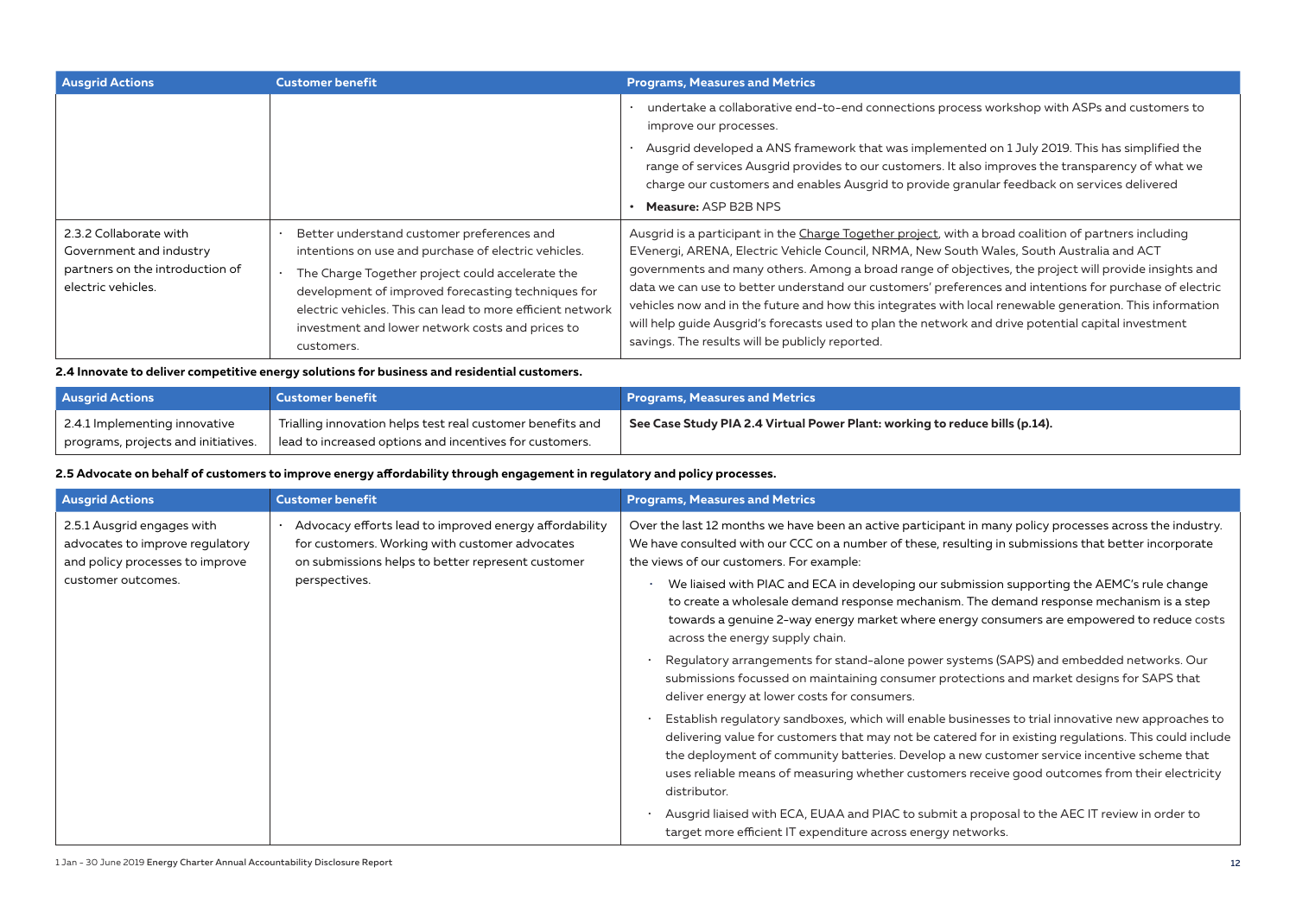### Future Actions

| <b>Ausgrid Actions</b>                                            | <b>Customer benefit</b>                                                                                                                                                                                                    | <b>Programs, Measures and Metrics</b>                                                                                                                                                                                                                                                                                                                                                                                                                                    |
|-------------------------------------------------------------------|----------------------------------------------------------------------------------------------------------------------------------------------------------------------------------------------------------------------------|--------------------------------------------------------------------------------------------------------------------------------------------------------------------------------------------------------------------------------------------------------------------------------------------------------------------------------------------------------------------------------------------------------------------------------------------------------------------------|
| <b>PIA 2.1 - Review of investment</b><br>governance.              | Customer views incorporated into investment governance.                                                                                                                                                                    | Ausgrid is currently reviewing all its investment governance to enhance decision making and ensure<br>alignment between the decisions made and the company's core values. As a key part of this review, the<br>way in which capital investments are evaluated and the criteria utilised when approving those investments<br>will be updated to apply greater emphasis on the Customer outcomes. This is one of Ausgid's customer<br>commitments in our Revised Proposal. |
| <b>PIA 2.1</b> - Further consider demand<br>management solutions. | Deferral of capital expenditure and reduction of future<br>costs.                                                                                                                                                          | Customers have asked us to further consider demand management solutions. We will work with<br>our NIAC to consider further projects and the best way to assess programs.                                                                                                                                                                                                                                                                                                 |
| PIA 2.1 - Review of Repex model.                                  | Improve accuracy of replacement expenditure (Repex)<br>model. This will assist to ensure that no more investment<br>is committed than needed to support safe and reliable<br>operation of assets used to supply customers. | Ausgrid is working with the AER on improving Repex modelling.                                                                                                                                                                                                                                                                                                                                                                                                            |
| <b>PIA 2.2</b> - Provision of independent<br>advice to customers. | Customers have the tools/information needed to make<br>informed decisions from a source that does not benefit<br>from these decisions.                                                                                     | Conduct customer research to identify gaps in the information/ tools available to customers so they can<br>make energy decisions in their best interests. Our intent is to then develop solutions that assist customers<br>in making informed decisions.                                                                                                                                                                                                                 |
| <b>PIA 2.4</b> - Feasibility test of<br>community batteries.      | Improves equity allowing customers without the space,<br>home ownership or capital to purchase energy storage<br>capacity in order to save on electricity bills and defer<br>network investment.                           | The Community Battery Feasibility Study, with involvement from customer advocates, will test the<br>economics, regulatory and engineering considerations of providing a community battery solution. This will<br>proceed to trial should tests prove positive.                                                                                                                                                                                                           |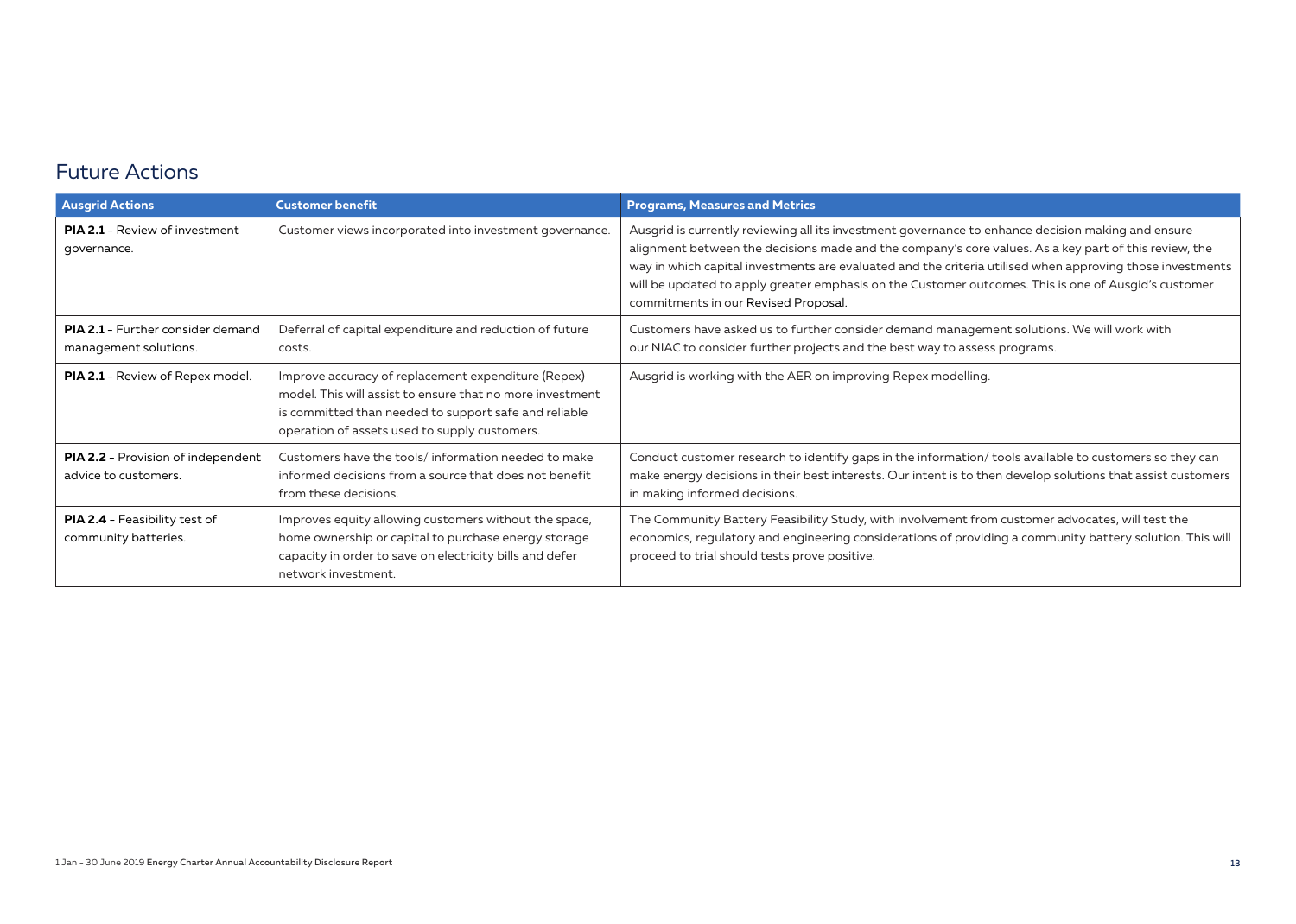

### CASE STUDY

## Ausgrid Revised Proposal: delivering better customer outcomes

Ausgrid engaged with customers on the development of our Revised Proposal. Following a review by customer advocates, we were advised that the customer view was not effectively reflected in the proposal. This lead us to significantly shift our approach to customer engagement to more openly sharing the challenges we were facing with customer advocates. Working with customer advocates, our spending plans were revised and submitted in our Revised Proposal (January 2019). This collaboration enabled Ausgrid's proposal to be accepted by the Australian Energy Regulator (AER) on 30 April 2019.

Specific actions included in our Revised Proposal in response to customer feedback are listed below:

- We reduced our proposed capital investments for the 2019-24 period by \$393 million (13%), with savings from the reduced capital expenditure directly flowing through to customers.
- We applied a compounding 1% pa productivity adjustment to our operating expenditure from FY21 onwards. Ausgrid was the first privately owned business to apply a productivity adjustment, and 1% pa was higher than the AER's industry standard productivity expectation of 0.5% pa. Increased opex productivity will flow directly through to customers in the form of lower network charges now and into the future.
- We excluded innovation, operational technology and cyber security expenditure from capital efficiency sharing schemes. Expenditure excluded from the capital efficiency sharing scheme means that customers will receive 100% of the savings if Ausgrid manages to reduce the costs of those projects or efficiently defer those projects to a later time.

Incorporating the actions taken by Ausgrid, the Revised Proposal delivered network charge reductions of \$71 for our average residential customer from 1 July 2019. This builds on the \$142 in reductions since 2014. Overall this equates to \$213 per annum savings to the average residential customer compared to 2014.

### ADDRESSING PIA 2.1 ADDRESSING PIA 2.4

### Virtual Power Plant: working to reduce bills

Customers participating in Ausgrid's Virtual Power Plant (VPP) can reduce energy bills by allowing Ausgrid to use energy from their batteries at certain times. The VPP is an innovative demand management trial which explores how the grid can integrate with customer battery systems to maximise the value of assets by sharing them.

Ausgrid's partnership with Reposit Power marked the first stage of the program with 233 customers combined to form a 1 megawatt virtual power plant. In phase 1 of the project, a range of network support event trials were conducted with customers participating in an average of seven support events in Summer and Winter 2019.

In phase 2, participating customers are projected to receive about \$70 per year in network support payments as part of the research program. Lessons learned will be communicated via Ausgrid's demand management e-newsletters with interim and final reports published on Ausgrid's demand management research and trials webpage. The phase 2 expansion of the VPP is underway with the VPP set to increase in size to over 10 megawatts by 2020/21.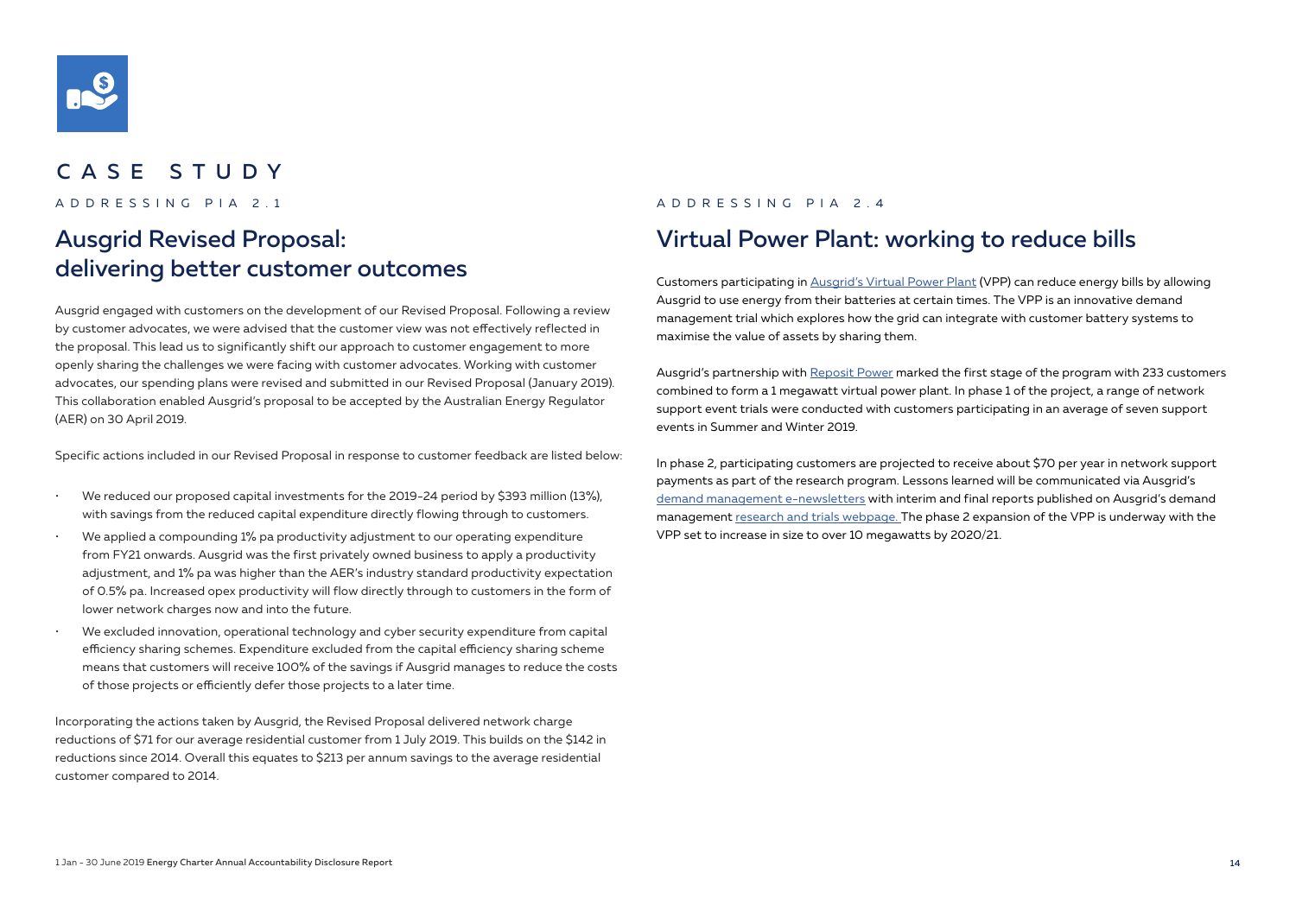

## **Principle 3:** We will provide energy safely, sustainably and reliably

In this section, we aim to show the programs we have in place to deliver energy safely, sustainably and reliably. Ausgrid is working to continually improve our health and safety focus through several programs. Safety is our top priority and we have more work to do to improve our safety record. The following areas have been identified for improvement.

#### **Areas to improve:**

- **• PIA 3.1 Safety** The two tragic fatalities on our network over the past 12 months (one member of the public and an Ausgrid worker) show that we still have work to do to improve the safety of our staff and the public. We continue to take steps to improve our safety culture and explore how we can always improve. One operational response to the death of a staff member in April 2019, was the implementation of a pause on work undertaken live on the network. Work will only proceed after we have completed a review of all live work tasks and put measures in place to ensure tasks will be completed safely.
- **• PIA 3.1 Communicating with stakeholders on safety measures** We recognise that we could have better communicated the pause on live work and its implications, to our stakeholders. There have been impacts to accredited service providers, major stakeholders and customers from this action, and we could have been quicker in advising customers why we put the Pause in place. We are working to improve our communication in this area.
- **• PIA 3.1 Assessing effectiveness of Public Safety communications** The effectiveness of community safety programs has been reviewed and improvements identified. Ausgrid is working to develop a framework to measure PESAP campaign effectiveness. It is expected the framework will be trialled this financial year for bushfire and storm safety programs.
- **• PIA 3.1 Development of Public Safety Risk Management Framework** A review of Ausgrid's management of public safety and public safety management processes, has resulted in the identification of six projects and process changes that will strengthen Ausgrid's public safety risk profile. This work will be the basis for the development of a risk management framework specific to public safety and aims to address the public safety metrics shown.

| Measures to track Health & Safety, reliability and<br>sustainability outcomes                  | <b>Results for Quarter 4 FY2019</b>        |
|------------------------------------------------------------------------------------------------|--------------------------------------------|
| <b>Health &amp; Safety</b>                                                                     |                                            |
| <b>Total Recordable Injuries</b>                                                               | 40% improvement                            |
| Lost Time Injury Frequency Rate                                                                | 11% decrease                               |
| Near-miss reporting                                                                            | 109% increase FY19                         |
| SafeWork                                                                                       | Compliant                                  |
| <b>IPART</b> reporting                                                                         | Compliant                                  |
| <b>Public Safety</b>                                                                           |                                            |
| - Third Party Motor Vehicle Poll Collisions<br>- Pillar/Kiosk Collisions                       | 45 (37 - July 2018)<br>14 (14 - July 2018) |
| - Third Party Contact with Overhead Assets<br>- Underground Assets                             | 32 (38 - July 2018)<br>7 (11 - July 2018)  |
| - Unassisted Pole Failures<br>- Overhead conductor failures                                    | 10 (0 - July 2018)<br>23 (22 - July 2018)  |
| Domestic Shocks                                                                                | 6 (3 - July 2018)                          |
| Reliability                                                                                    |                                            |
| System Average Interruption Duration Index (SAIDI) results                                     | 74.69 - 7% decrease on FY18                |
| System Average Interruption Frequency Index (SAIFI) result -<br>Best performance ever recorded | 0.676 - 5% improvement on<br>FY18.         |
| Sustainability                                                                                 |                                            |
| Annual Sustainability Report                                                                   | Report released annually                   |
| <b>Emissions Reduction Target</b>                                                              | 8% each year to 2024, 17% by<br>2030       |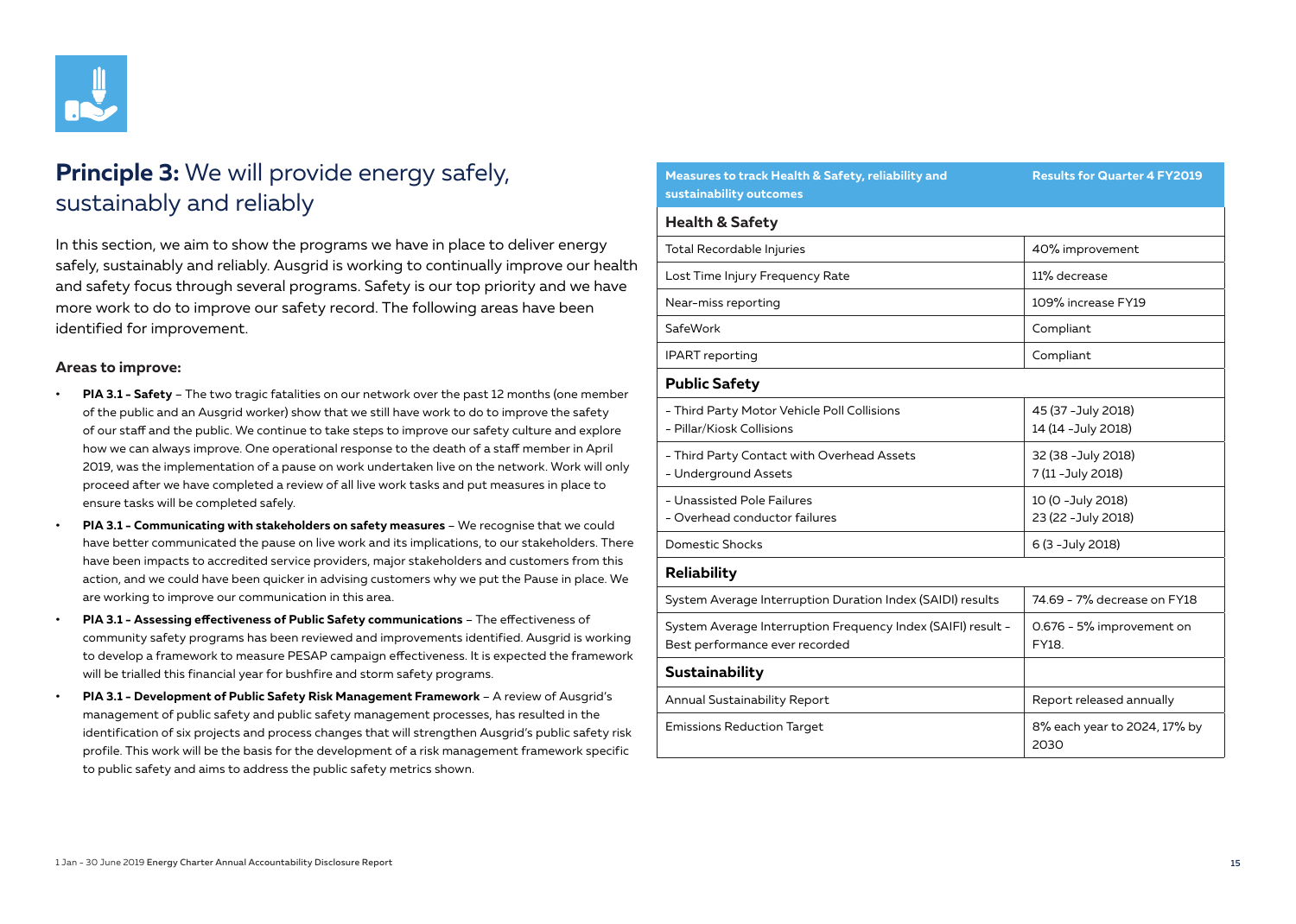### **3.1 Maintain the highest standards of safety for their people, the community and the environment.**

| <b>Ausgrid Actions</b>                                                                              | <b>Customer benefit</b>                                                                                                                                                                | <b>Programs, Measures and Metrics</b>                                                                                                                                                                                                                                                                                                                                                                                                                                                                                                                                                         |
|-----------------------------------------------------------------------------------------------------|----------------------------------------------------------------------------------------------------------------------------------------------------------------------------------------|-----------------------------------------------------------------------------------------------------------------------------------------------------------------------------------------------------------------------------------------------------------------------------------------------------------------------------------------------------------------------------------------------------------------------------------------------------------------------------------------------------------------------------------------------------------------------------------------------|
| 3.1.1 Investing in improving safety<br>research, programs, monitoring<br>and reporting.             | Delivering better safety programs for our customers<br>and the community.<br>Being transparent about incidents that happen on our<br>network through reporting to regulatory agencies. | · Conducting Public Electrical Safety and Awareness Program (PESAP) and safety campaigns. Storm<br>safety and dangers posed by fallen powerlines during storms was the focus for 2019. We released a TV<br>commercial raising awareness about the dangers of fallen powerlines. This has been used by Essential<br>Energy and Endeavour Energy. To improve the provision of safety information to culturally and<br>linguistically diverse communities, we translated powerline safety materials (print and radio) to Arabic,<br>Cantonese, Mandarin, Vietnamese, Korean, Hindi, and Italian. |
|                                                                                                     |                                                                                                                                                                                        | Electricity Safety Week is a program delivered each year to 92% of schools in our distribution area.<br>93% of teachers believed the program improved student's safety around electricity. Ausgrid staff<br>deliver presentations to their local schools.                                                                                                                                                                                                                                                                                                                                     |
|                                                                                                     |                                                                                                                                                                                        | A review is underway to test effectiveness of public safety campaigns beyond reach. The outcomes will<br>be included in Ausgrid's next Energy Charter Report.                                                                                                                                                                                                                                                                                                                                                                                                                                 |
|                                                                                                     |                                                                                                                                                                                        | Energy Network Safety Management System process. See Case Study PIA 3.1 (p.20).                                                                                                                                                                                                                                                                                                                                                                                                                                                                                                               |
|                                                                                                     |                                                                                                                                                                                        | Ausgrid complies with SafeWork NSW and IPART reporting requirements.                                                                                                                                                                                                                                                                                                                                                                                                                                                                                                                          |
|                                                                                                     |                                                                                                                                                                                        | Ausgrid works with regulators to improve approaches and customer outcomes. We are a participant<br>in the group writing and reviewing Australian Standards, we are on the board of Dial Before You Dig<br>(DBYD) to advocate for improvements in service delivery, and participate in SafeWork and IPART<br>committees related to improving electrical safety.                                                                                                                                                                                                                                |
| 3.1.2 Health and Safety programs<br>and procedures are in place to<br>deliver process improvements, | A fit, capable and safety-aware workforce ensures<br>that Ausgrid is maintaining a safe, efficient, reliable and<br>sustainable network.                                               | The Safety Reset program includes 14 initiatives developed with staff. Some deliverables under this<br>program are the roll out of incident reporting, hazard assessment conversation and safety interactions<br>apps, accessible via phones and iPads to field.                                                                                                                                                                                                                                                                                                                              |
| adopt new technologies and build<br>people's capabilities.                                          |                                                                                                                                                                                        | Ausgrid rolled out improved safety equipment and 796 defibrillators across all our vehicles and sites.<br>$\bullet$                                                                                                                                                                                                                                                                                                                                                                                                                                                                           |
|                                                                                                     |                                                                                                                                                                                        | All field staff are trained in First Aid. Staff complete a CPR refresher course yearly. This gives Ausgrid<br>workers the skills to apply first aid when required.                                                                                                                                                                                                                                                                                                                                                                                                                            |
|                                                                                                     |                                                                                                                                                                                        | Implementation of a Managing our Contractors initiative focused on improving external partner<br>(contractor) safety. A key improvement was establishment of a pre-qualification system to allow<br>skills, qualifications and management systems to be verified. To date around 90% of our high-risk<br>contractors are registered in the system, we are expanding registration to all contractors.                                                                                                                                                                                          |
|                                                                                                     |                                                                                                                                                                                        | BeSafe 15 initiative involved a complete re-write of the contractor safety management procedure to<br>give clarity on site roles and responsibilities to contract managers and supervisors.                                                                                                                                                                                                                                                                                                                                                                                                   |
|                                                                                                     |                                                                                                                                                                                        | Delivered staff resilience program, to provide additional tools for people to better understand and<br>manage their own mental health and wellbeing, and to look out for others. 3200 employees have<br>attended the first phase. We established the fitness for duty framework, which includes Ausgrid's<br>Move4Life program around manual handling principles to reduce injuries. To date we have trained<br>1200 fieldworkers and 75 Move4Life champions.                                                                                                                                 |
|                                                                                                     |                                                                                                                                                                                        | Measure: We acheived a 40% improvement in our Total Recordable Injuries and an 11% decrease in our<br>Lost Time Injury Frequency Rate - less people are being hurt. Ausgrid has also increased our near-miss<br>reporting, helping to reduce incidents.                                                                                                                                                                                                                                                                                                                                       |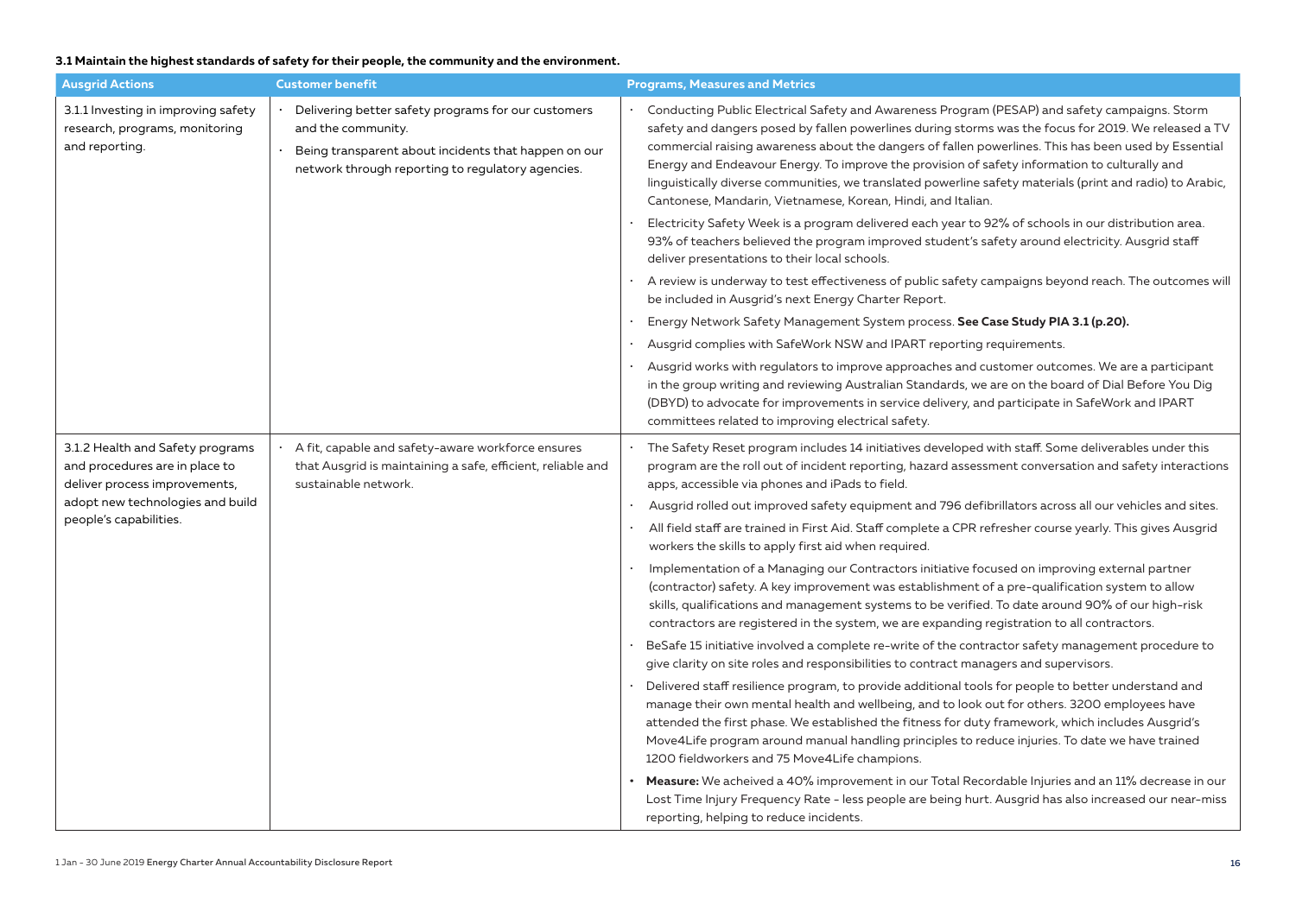### **3.2 Engage with customers and the community on investments, and manage operations in line with their expectations, demonstrating how communities benefit.**

| <b>Ausgrid Actions</b>                                                                                                                                                                       | <b>Customer benefit</b>                                                                                                                                                         | <b>Programs, Measures and Metrics</b>                                                                                                                                                                                                                                                                                                                                                                                                                                                                                                                                                                                                                                                                                                                                                                                                                                                                                                                                                                                                                                                                             |
|----------------------------------------------------------------------------------------------------------------------------------------------------------------------------------------------|---------------------------------------------------------------------------------------------------------------------------------------------------------------------------------|-------------------------------------------------------------------------------------------------------------------------------------------------------------------------------------------------------------------------------------------------------------------------------------------------------------------------------------------------------------------------------------------------------------------------------------------------------------------------------------------------------------------------------------------------------------------------------------------------------------------------------------------------------------------------------------------------------------------------------------------------------------------------------------------------------------------------------------------------------------------------------------------------------------------------------------------------------------------------------------------------------------------------------------------------------------------------------------------------------------------|
| 3.2.1 Continued stakeholder<br>engagement to deliver projects<br>and manage operations more in<br>line with expectations and with<br>increased benefit for individuals<br>and the community. | · Input from community involvement informs changes<br>in project scope and may benefit customers through<br>reconsidered expenditure, minimised risks and<br>enhanced benefits. | Close cost/benefit/risk reviews with customers and stakeholders has resulted in the amendment of<br>project scope allowing Ausgrid to defer costs for customers. These include:<br>Staging of work to retire the Darlinghurst Zone. This allowed the completion of higher priority<br>components only in the short term rather than carrying out all proposed works.<br>Joint planning and development to replace and relocate assets:<br>Sydney Airport area (RMS & Sydney Airport Corporation).<br>Supplying the Auburn/Lidcombe area from Endeavour Energy's Camellia substation rather than<br>constructing assets from other Ausgrid substations.<br>Costs for Rozelle and Macquarie Park subtransmission substations have been reduced by additional<br>consideration of load applications from concurrent major loads such as data centres, road tunnels<br>and new rail lines. The ability to increase the supply from shared assets has resulted in improved<br>utilisation benefits.<br>Demand management investigations to defer Mascot Zone replacement and Gillieston Heights<br>network constraint. |

### **3.3 Develop business strategy and manage operations to respond to the shift to a cleaner energy system that is already underway.**

| <b>Ausgrid Actions</b>                                                                           | <b>Customer benefit</b>                                                                                                                                              | <b>Programs, Measures and Metrics</b>                                                                                                                                                                                                                                                                                               |
|--------------------------------------------------------------------------------------------------|----------------------------------------------------------------------------------------------------------------------------------------------------------------------|-------------------------------------------------------------------------------------------------------------------------------------------------------------------------------------------------------------------------------------------------------------------------------------------------------------------------------------|
| 3.3.1 Developing strategies and<br>projects that respond to the shift<br>towards cleaner energy. | Providing customers with the choice for cleaner and<br>more efficient energy options that are better for the<br>environment and more cost-effective in the long run. | The Network Innovation Advisory Committee (NIAC) has been formed to oversee our \$42m network<br>innovation program. NIAC are currently working on FY20 projects.<br>See Section 1.5, Actions 1.5.1 (p.7) and 1.5.2 (p.8.<br>See Case Study PIA 1.5 Collaborative solution development: Power2U demand management<br>program (p.9). |

#### **3.4 Work with government, other energy businesses, the community and industry bodies to develop a planned transition to a cleaner energy system.**

| <b>Ausgrid Actions</b>                                                                                               | <b>Customer benefit</b>                                                                                                            | <b>Programs, Measures and Metrics</b>                                                                                                                                                                                                                                                                                                                                                                                                                                                                                                                                                                                                                                                                                                                                                                                                                                                                                                                                     |
|----------------------------------------------------------------------------------------------------------------------|------------------------------------------------------------------------------------------------------------------------------------|---------------------------------------------------------------------------------------------------------------------------------------------------------------------------------------------------------------------------------------------------------------------------------------------------------------------------------------------------------------------------------------------------------------------------------------------------------------------------------------------------------------------------------------------------------------------------------------------------------------------------------------------------------------------------------------------------------------------------------------------------------------------------------------------------------------------------------------------------------------------------------------------------------------------------------------------------------------------------|
| 3.4.1 Collaborating with different<br>stakeholders to develop a planned<br>transition to a cleaner energy<br>system. | Better alignment with stakeholders in the development<br>of the path towards distribution of cleaner and more<br>efficient energy. | Collaborating with Energy Networks Australia (ENA), the Australian Energy Market Operator (AEMO)<br>and other sector participants to understand the operator functions which may be needed in a<br>future with significantly more renewable Distributed Energy Resources (DER) integrated within the<br>distribution system. This includes participation in the development of standard DER Connection<br>Guidelines. See Case Study PIA 3.6 (p.20).<br>Ausgrid has formally put our support behind the Reliable Affordable Clean Energy for 2030<br>Cooperative Research Centre (RACE for 2030 CRC).<br>We are engaging with AEMO, DNSPs, NSW Government, Clean Energy Council and other<br>stakeholders to support the implementation of the national electricity market wide DER register.<br>This will help to ensure compliance and enable greater insight into how we can maximise the hosting<br>capacity of our network, to improve DER management for customers. |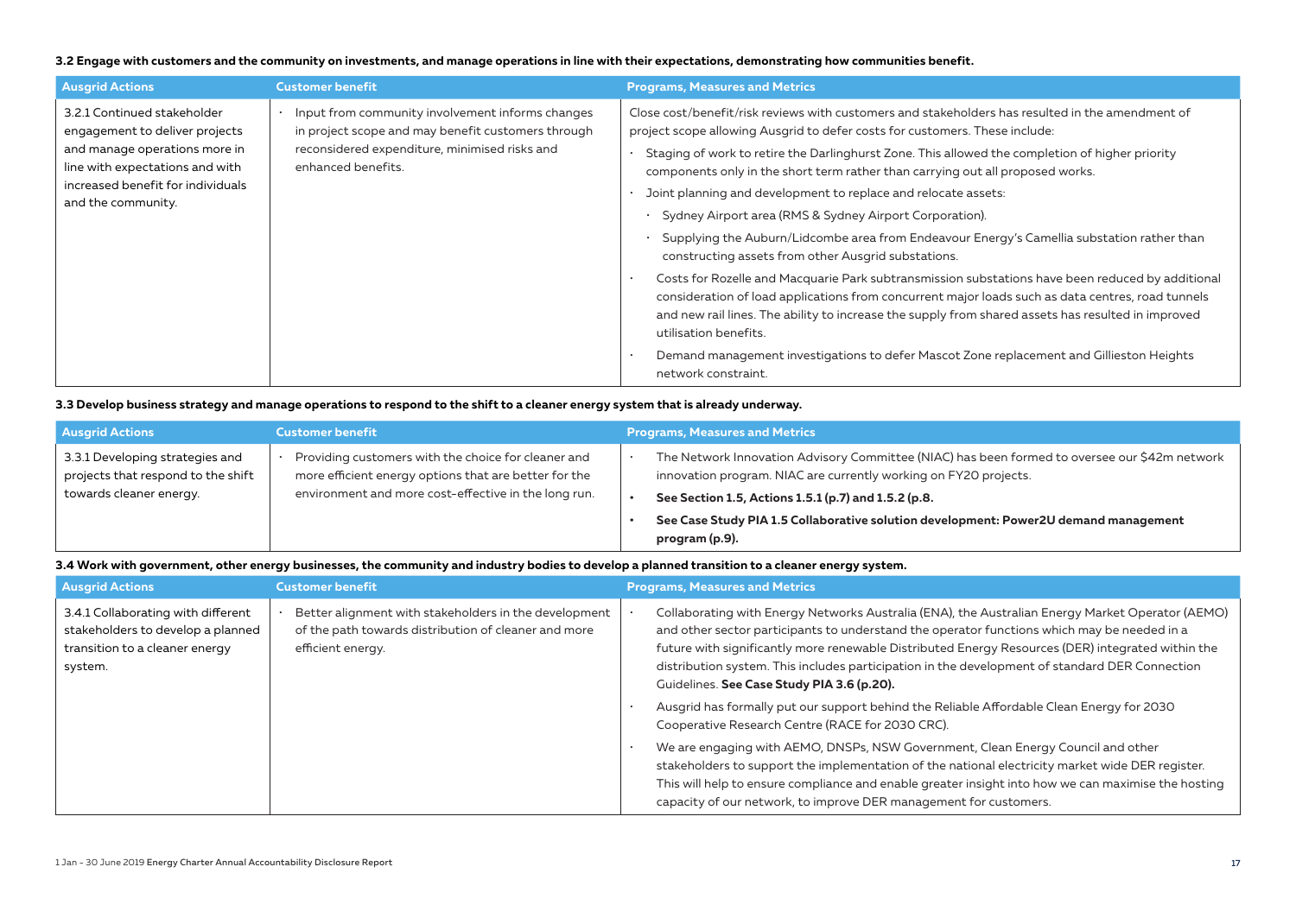| <b>Ausgrid Actions</b> | <b>Customer benefit</b> | <b>Programs, Measures and Metrics</b>                                                                                                                                                                                             |
|------------------------|-------------------------|-----------------------------------------------------------------------------------------------------------------------------------------------------------------------------------------------------------------------------------|
|                        |                         | Ausgrid is a member of the Clean Energy Council. This allows us to engage more closely with the<br>industry body for the majority of small to medium scale renewable energy systems and better deliver<br>projects for customers. |

**3.5 Facilitate new services and technologies that support sustainable energy solutions that meet the changing needs of the market.**

| <b>Ausgrid Actions</b>                                                   | <b>Customer benefit</b>                                                                                                                                                                                                                                                                                                                                                                                           | <b>Programs, Measures and Metrics</b>                                                                                                                                                                                                                                                                                                                                                                                                                                                                                                                                                                                                                                                                                                                                                                                                                                               |
|--------------------------------------------------------------------------|-------------------------------------------------------------------------------------------------------------------------------------------------------------------------------------------------------------------------------------------------------------------------------------------------------------------------------------------------------------------------------------------------------------------|-------------------------------------------------------------------------------------------------------------------------------------------------------------------------------------------------------------------------------------------------------------------------------------------------------------------------------------------------------------------------------------------------------------------------------------------------------------------------------------------------------------------------------------------------------------------------------------------------------------------------------------------------------------------------------------------------------------------------------------------------------------------------------------------------------------------------------------------------------------------------------------|
| 3.5.1 Investing in new technologies<br>to support sustainable solutions. | Innovative services and technologies open up more<br>options for customers in the future to take control<br>of their energy consumption and expenditure. New<br>systems being trialled will also lead to lowering costs<br>for customers, improved reliability, and increased ability<br>to host and manage distributed energy resources and<br>other new technology such as electric vehicles on the<br>network. | Ausgrid is investing in a new Advanced Distribution Management System (ADMS) to replace<br>outdated legacy equipment, improve core capabilities to operate the network, respond to customer<br>supply issues and integrate new technology.<br>Ausgrid's Network Innovation Program consists of 11 projects focused on progressive expansion of<br>new grid technologies that improve customer outcomes.<br>We are working on a feasibility project with customer advocates to develop a community battery<br>solution. This aims to provide storage for customers with solar generation who may not be able to<br>fit or afford storage at their premises. This will give customers access to the economy of scale price<br>benefits acheived through a more aggregated solution, combined with the network benefits of<br>having storage located near the renewable energy source. |

**3.6 Implement Solutions across the supply chain: a) that support energy connection, service and reliability that meets customers' needs, and b) to resolve service issues that impact customers and the community.**

| <b>Ausgrid Actions</b>                                                                            | <b>Customer benefit</b>                                                                                                                                                                                                    | <b>Programs, Measures and Metrics</b>                                                                                                                                                                                                                                                                                                                                                                                                                                                                  |
|---------------------------------------------------------------------------------------------------|----------------------------------------------------------------------------------------------------------------------------------------------------------------------------------------------------------------------------|--------------------------------------------------------------------------------------------------------------------------------------------------------------------------------------------------------------------------------------------------------------------------------------------------------------------------------------------------------------------------------------------------------------------------------------------------------------------------------------------------------|
| 3.6.1 Improved connections<br>policy and access to connections<br>information.                    | Improved affordability streamlined processes and<br>increased efficiency.<br>Building stronger relations with customers and<br>attaining a better understanding of needs and issues<br>results in higher quality services. | We have developed a new Connections page on our website, where customers can find advice and<br>forms in one place. This will improve the customer experience. The portal also allows customers<br>to track the status of their contestable connection project. This is one of our measures to address<br>customers' calls for seamless interactions with Ausgrid.<br>Major customers now have direct access to dedicated customer liaison managers who can pro-actively<br>resolve customer problems. |
| 3.6.2 Establishment of an External<br>Partner Management and External<br>Partner Code of Conduct. | Driving down supplier costs through more<br>collaborative scope setting.                                                                                                                                                   | We are working to drive down our supplier costs by engaging in an External Partner Management<br>program to work more collaboratively with our suppliers. For example, Ausgrid has a competitive<br>dialogue process where suppliers and market leaders inform project scope to ensure that it is fit for<br>purpose, removing unnecessary cost while adding value.                                                                                                                                    |
|                                                                                                   |                                                                                                                                                                                                                            | To support our new Sustainable Procurement policy and ensure our external partners reflect<br>Ausgrid values, we have created an External Partner Code of Conduct. This clearly sets out Ausgrid's<br>expectations of our external partners and their supply chains.                                                                                                                                                                                                                                   |
|                                                                                                   |                                                                                                                                                                                                                            | In 2019, Ausgrid commenced a series of pulse check surveys with key stakeholder groups (Councils,<br>retailers, ASPs and major customers) to understand how groups are feeling about our services. Actions<br>to address findings will be included in our next Energy Charter report.                                                                                                                                                                                                                  |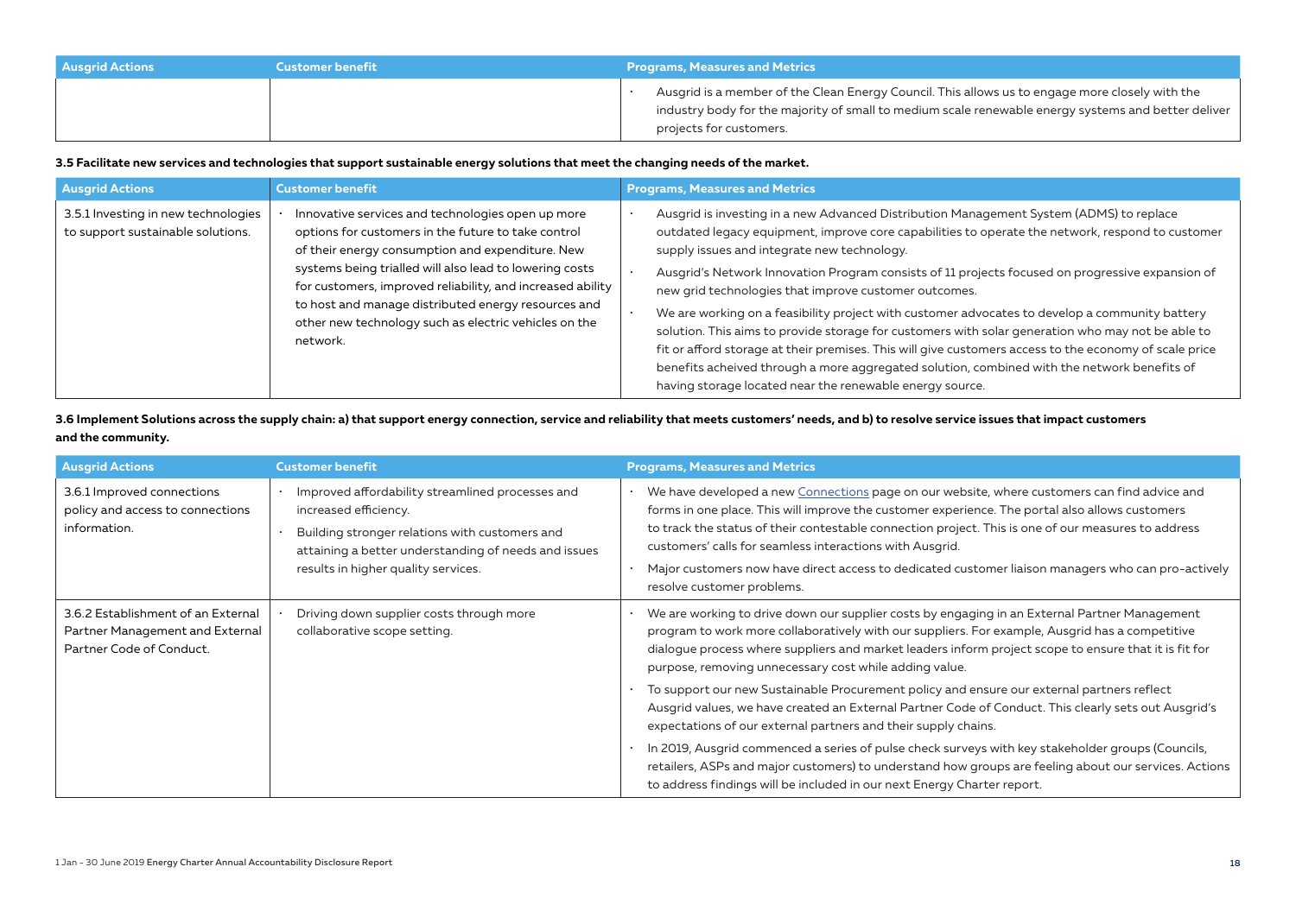### Future Actions

| <b>Ausgrid Actions</b>                                                                         | <b>Customer benefit</b>                                                                                                                                                                                                     | <b>Programs, Measures and Metrics</b>                                                                                                                                                                                                                                                                                                                                                                                                                                                                                                                                                                                                                                                                                                                                                                                                                                                                           |
|------------------------------------------------------------------------------------------------|-----------------------------------------------------------------------------------------------------------------------------------------------------------------------------------------------------------------------------|-----------------------------------------------------------------------------------------------------------------------------------------------------------------------------------------------------------------------------------------------------------------------------------------------------------------------------------------------------------------------------------------------------------------------------------------------------------------------------------------------------------------------------------------------------------------------------------------------------------------------------------------------------------------------------------------------------------------------------------------------------------------------------------------------------------------------------------------------------------------------------------------------------------------|
| <b>PIA 3.1</b> - Resumption of some live<br>work tasks.                                        | A safer network for workers and the public.<br>Fewer and shorter planned outages than during the<br>pause.<br>Improved experience for ASPs.<br>Greater certainty of connection timing for developers.                       | Ausgrid initiated a pause on all live work conducted on the network, following the death of a line worker<br>came into contact with live lines whilst undertaking a pole changeover on 2 April 2019. The pause will be<br>in place as a precaution until the incident has been thoroughly understood and each live work task has<br>been reviewed and risk assessed. This is to ensure that all live tasks have the appropriate safety controls.<br>We will also ensure that re-training, a verification of competency program and an assurance program is in<br>place before work resumes.<br>Ausgrid has developed a four-step pathway to the resumption of live works. Priority will be given to<br>the resumption of ASP Stage 1 works, which include: connection/disconnection of service connectors;<br>connection/disconnection of bolted conductor connections; the application of temporary insulation |
|                                                                                                | to exposed conductors; and the maintenance and replacement of streetlighting assets. We have also<br>introduced a number of measures in planning and resourcing to more effectively process works impacted<br>by the pause. |                                                                                                                                                                                                                                                                                                                                                                                                                                                                                                                                                                                                                                                                                                                                                                                                                                                                                                                 |
| <b>PIA 3.6</b> - Developing policy to<br>address requirements of Modern<br>Slavery provisions. | Take steps to ensure that Ausgrid is not supporting the<br>use of forced labour.                                                                                                                                            | Ausgrid is developing our response to the Modern Slavery Act 2018 which came into effect 1 January<br>2019. We will work closely with our suppliers to address modern slavery risks and work with other industry<br>participants to share learnings and information to achieve a better outcome and reduce compliance costs.<br>Compliance with the Act is due in December 2020. Actions taken to comply with this act will be reported<br>in future Sustainability Reports.                                                                                                                                                                                                                                                                                                                                                                                                                                    |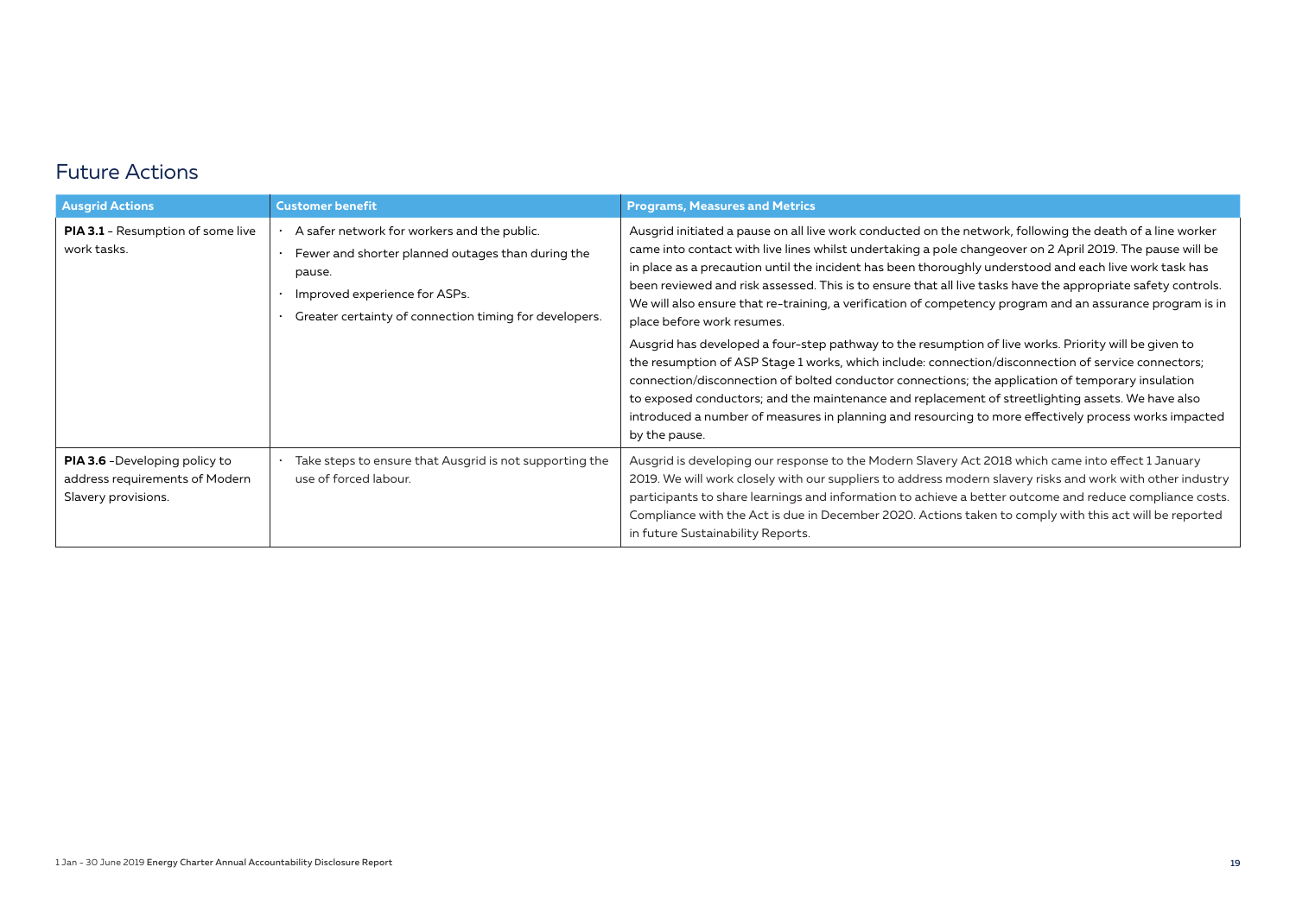

### CASE STUDY

ADDRESSING PIA 3.1

## Electricity Network Safety Management System: putting safety first

To appropriately and safely manage our electricity network, Ausgrid has implemented an Electricity Network Safety Management System (ENSMS). The ENSMS is made up of inter-related strategies, policies, procedures, Formal Safety Assessments (FSAs), plans and standards which govern the activities of Ausgrid in accordance with the Electricity Supply (Safety and Network Management) Regulation 2014 (Regulation) and Australian Standard AS5577.

One of the fundamental principles of AS5577 is to consult with all relevant stakeholders in the preparation and implementation of the ENSMS. Ausgrid finalised our stakeholder engagement plan in June 2019 and we are planning to conduct consultations over the coming six months. The primary objectives of the stakeholder engagement plan are to: a) understand stakeholder views and concerns through proactive engagement and b) consider stakeholder feedback in refinement of the ENSMS. The stakeholder engagement activities will include targeted awareness raising on electricity network hazards and the safety controls in place.

### ADDRESSING PIA 3.3

### Emissions reduction commitment

Our customers told us that they want us to play a bigger role in the transition to sustainable, cleaner energy sources and we are responding. Ausgrid will commit to cutting its carbon emissions by 8% in the next five years, increasing to 17% by 2030. Ausgrid's carbon footprint is 1 million tonnes of CO $_{\textrm{\tiny{2}}}$ -e per annum.

The company's carbon emissions targets are expected to remove 83,700 tonnes of CO $_2$ -e by mid-2024. This equates to taking approximately 17,100 cars off the road. Additionally, the accelerated LED streetlighting program (with 18 Councils) will deliver a reduction of 19,200 tonnes of CO<sub>2</sub>-e each year.

### ADDRESSING PIA 3.6

## Developing National Connection Guidelines: accommodating the growing number of customer resources

Developing National Connection Guidelines to standardise the connection of DER is a critical step to better integrate the growing numbers of customer resources into the grid. The guidelines will establish a nationally consistent set of requirements for safe, consistent and efficient connection of solar, storage and battery devices to the grid. Energy Networks Australia (ENA) has facilitated a working group comprised of all Australian DNSPs and other key stakeholders to prepare guidelines. This group also provides a forum for DNSPs to share issues, research and solutions to support the connection and operation of DER on our network.

The Basic/ Low Voltage guideline was published in March 2019, and the Medium Voltage/ High Voltage guideline is anticipated to be released in the next few months. After they are adopted, the guidelines will be reviewed and updated over the coming years with the aim of achieving further improvements for customers.

Benefits are anticipated to include consistency and transparency in requirements; standardisation of settings and possibly streamlining the installation process and better adoption of settings leading to improved operation of installations. Ausgrid and other NSW DNSPs are also participating in workshops with NSW Government to support the implementation of guidelines.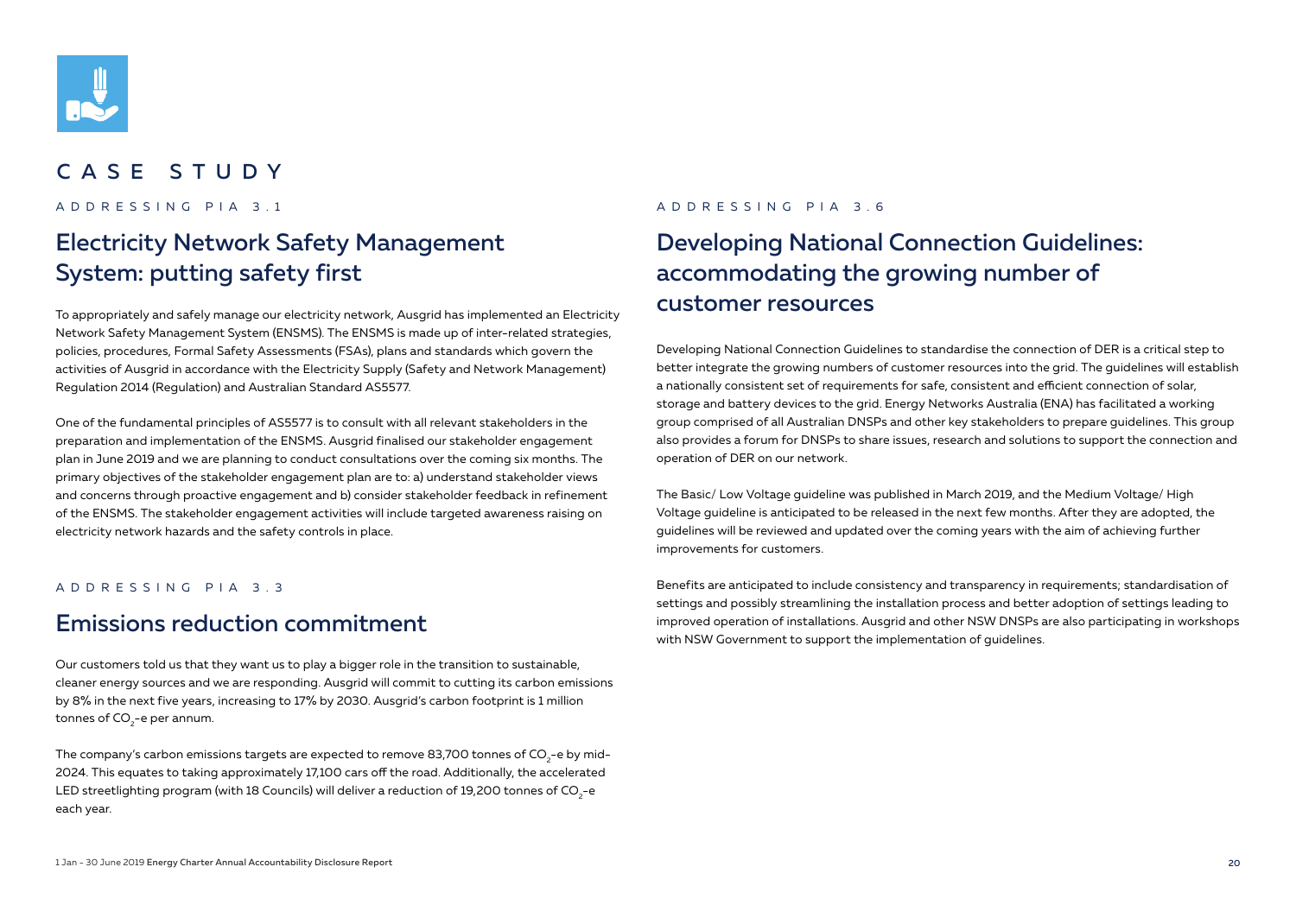

## **Principle 4:** We will improve the customer experience

In this section, Ausgrid aims to show our commitment to improving the customer experience. This is a long-term driver for how we do business and not just a shortterm focus. At Ausgrid we are shifting our entire business to think about how we can ensure the customer experience is seamless. We continue to adapt our tools and platforms and are testing them with customers to respond to their needs, improve their experiences and better manage our relationships with them. We know we do not have a good baseline of customer needs at a granular service level or clear criteria to assess, measure and report on the customer benefits or impacts from our decisions. For example, we need to better understand our worst serviced customers, why their experience is poor and develop specific actions and responsibilities to directly address the problems.

#### **Areas to improve:**

- **• PIA 4.2 Measuring effectiveness of website tools** We will undertake assessments of how long it takes for customers to use website tools. For example, time taken to register for outage notifications and time taken filling in forms, along with recording the number of completed forms. Information will be used to improve tools and processes.
- **• PIA 4.3 Vegetation management** NPS vegetation management results show that customers would like to better understand our tree trimming process, know the qualifications of our services providers and they would like more notification on when we are trimming trees. We are addressing these concerns through the introduction of a Council Portal on our website. Additionally, we propose to better leverage the CRM to electronically communicate trimming information, times and practices to our customers.
- **• PIA 4.4 CRM improvements**  Ausgrid's CRM will be continuously improved to identify and resolve the key areas where we are not delivering for customers, such as the claims management process and outage notification registration process. In addition, the CRM will be used to create a customer community for feedback - a cost-effective option for ongoing customer contact.

**• PIA 4.4 - Complaints handling** - We currently measure volumes of complaints and the time we take to respond to them. To improve complaints management, we need to identify the types of claims into categories and develop programs to improve responses and address systemic issues. The development of a central complaints model through the CRM will help us to better capture the reasons for complaints and help us to address issues.

| <b>Measures to track customer performance</b>                                                    | <b>Results for Quarter 4 FY2019</b>            |
|--------------------------------------------------------------------------------------------------|------------------------------------------------|
| Price reductions                                                                                 | See Case Study PIA (p.xx).                     |
| <b>Customers: Overall Customer NPS</b>                                                           | -13 (down from +5 in March)                    |
| <b>Vegetation NPS</b>                                                                            | -24 (up from -36 in March)                     |
| <b>Street lighting NPS</b>                                                                       | -27 (down from -17 in March)                   |
| <b>Customer Contact Centre NPS</b>                                                               | -6 (down from -2 in March)                     |
| Website                                                                                          | -18 (down from +8 in March)                    |
| <b>Contact Centre Grade of Service - STIPIS</b>                                                  | 83.9% (down by 84%)                            |
| Claims                                                                                           | 526 (down 55% in Q3)                           |
| <b>EWON</b> matters                                                                              | 41 (down 45% on Q3)                            |
| Volume of complaints                                                                             | 1,345 (down 19% on Q3)                         |
| Average time to resolve claims                                                                   | 8.05 days (increase from 5.97<br>in June)      |
| Streetlighting - Public Lighting Code of Conduct                                                 | Complies                                       |
| Street lighting average days to repair - general faults                                          | Better than target                             |
| B2B Pulse Check - Accredited Service Provider NPS                                                | -39 (FY19)                                     |
| B2B Pulse Check - Council NPS                                                                    | -46 (FY19)                                     |
| Annual Global Review Website Usability test to measure<br>effectiveness of website improvements. | Areas needing improving have<br>been addressed |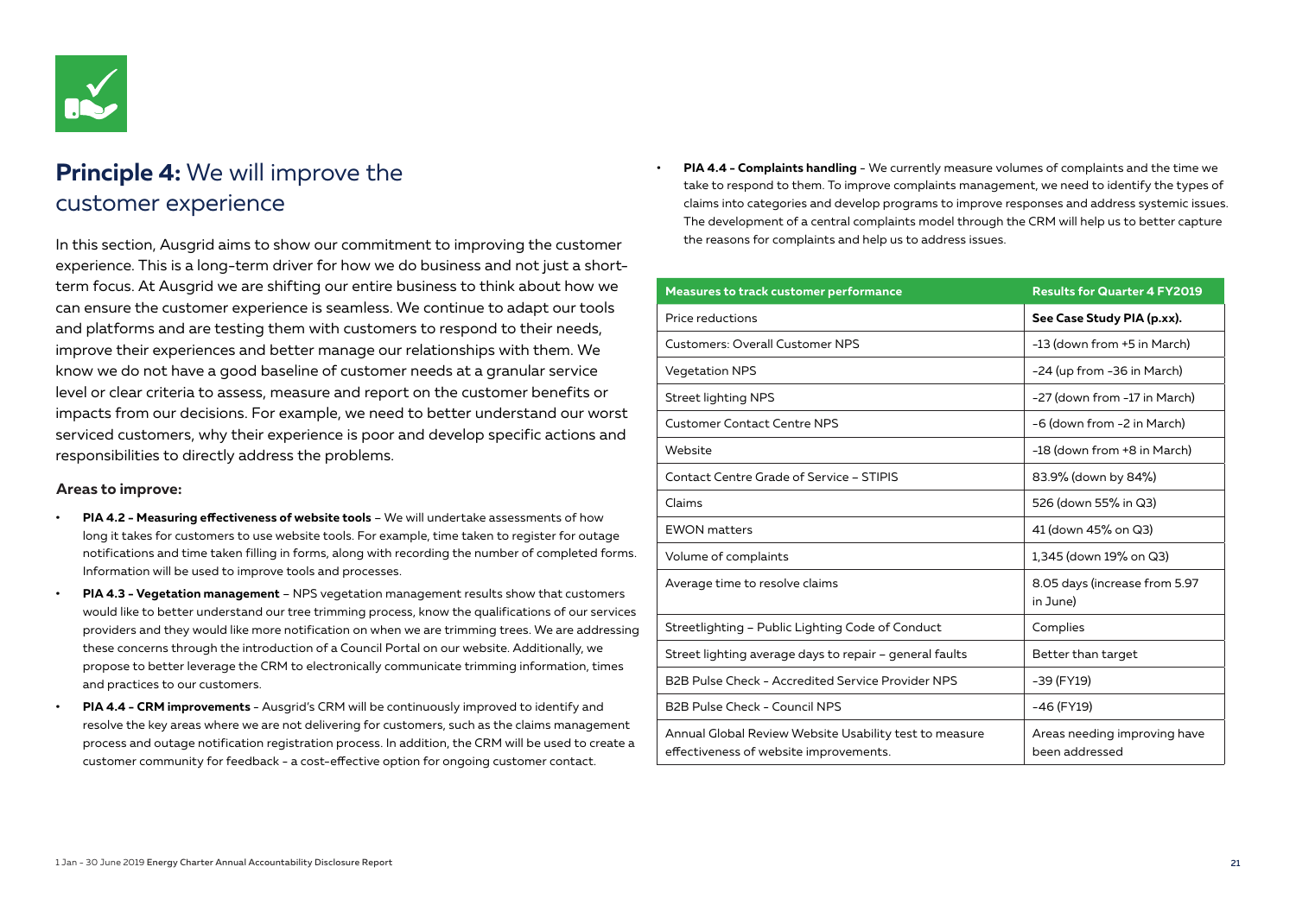### **4.1 Enable customers to get fair outcomes regardless of their ability or desire to participate in the energy market.**

| <b>Ausgrid Actions</b>                                                                                                                                                   | <b>Customer benefit</b>                                                                                                                                                                                  | <b>Programs, Measures and Metrics</b>                                                                                                                                                                                                                                                                                                                                                                                                                                                                                                                        |
|--------------------------------------------------------------------------------------------------------------------------------------------------------------------------|----------------------------------------------------------------------------------------------------------------------------------------------------------------------------------------------------------|--------------------------------------------------------------------------------------------------------------------------------------------------------------------------------------------------------------------------------------------------------------------------------------------------------------------------------------------------------------------------------------------------------------------------------------------------------------------------------------------------------------------------------------------------------------|
| 4.1.1 Broad membership of the<br><b>Ausgrid Customer Consultative</b><br>Committee, including advocacy<br>bodies who represent the voices<br>of disadvantaged customers. | Voices of customers who might have limited interest<br>in energy or ability to participate will be considered<br>through the contributions of customer advocates in our<br>customer consultation forums. | Price reductions delivered in the Revised Regulatory Proposal. See Case Study PIA 2:1 (p.14).<br>Clear approach to pricing that doesn't discriminate against low-income or CALD customer groups.<br>Contributed to consultation to identify potential privacy issues that could arise with the way the<br>consumer data right is currently being considered. We did this while supporting the empowerment<br>of customers by giving their nominated parties the ability to access their energy data and provide<br>offerings that reduce their energy costs. |

**4.2 Empower customers by: a) making sure all communication is clear, in plain terms, accessible and understandable, b) providing insightful and useful information and accessible tools, and c) streamlining access to, and portability of, customer energy data.**

| <b>Ausgrid Actions</b>                                                                                | <b>Customer benefit</b>                                                        | <b>Programs, Measures and Metrics</b>                                                                                                                                                                                                                                                                                                                                                                                                                                                                                                                                                                                                                                                                                                                               |
|-------------------------------------------------------------------------------------------------------|--------------------------------------------------------------------------------|---------------------------------------------------------------------------------------------------------------------------------------------------------------------------------------------------------------------------------------------------------------------------------------------------------------------------------------------------------------------------------------------------------------------------------------------------------------------------------------------------------------------------------------------------------------------------------------------------------------------------------------------------------------------------------------------------------------------------------------------------------------------|
| 4.2.1 Customers expect seamless<br>interaction with us and we are<br>taking actions to ensure clearer | Access to useful information empowers customers to<br>make informed decisions. | Streamlining of digital reporting tools for customers. For example, the "Report a Problem" page and<br>making our website fully mobile accessible, are steps taken to make information and communications<br>simpler, clearer, as well as insightful and informative for customers.                                                                                                                                                                                                                                                                                                                                                                                                                                                                                 |
| and more accessible online<br>communication.                                                          |                                                                                | Simplified website and navigation to improve website ease of access in response to user experience<br>testing performed by a third-party research partner.                                                                                                                                                                                                                                                                                                                                                                                                                                                                                                                                                                                                          |
|                                                                                                       |                                                                                | <b>Measure:</b> Monitoring and testing use of customer portal and Global Review Website Usability testing.                                                                                                                                                                                                                                                                                                                                                                                                                                                                                                                                                                                                                                                          |
| 4.2.2 Review of customer contact<br>points and customer service<br>letters, templates and processes.  | Improve consistency and quality of service experienced<br>by customers.        | To improve the experience of customers who contact Ausgrid via channels outside of our contact<br>centre. We reviewed all 89 contact points (phone numbers or email addresses) and benchmarked our<br>current contact point reporting to improve experience. This will guide efforts to centralise contact<br>points and reduce inconsistencies in service delivery for customers.                                                                                                                                                                                                                                                                                                                                                                                  |
|                                                                                                       |                                                                                | We have also reviewed the template documents used for standard communications to customers (for<br>example, bushfire safety notices, planned outage notifications and meter safety notices). The review<br>will improve customer communications.<br>Bushfire safety: each year Ausgrid issues notices to customers living near network assets in bushfire<br>prone areas. These notices inform our customers to trim vegetation that represents a fire risk to the<br>network. A defect notice is issued to customers that do not comply. We are currently reviewing our<br>process of notification and enforcement to substantially improve the way we communicate with<br>customers. We hope to see an enhanced customer experience through improved NPS results. |
| 4.2.3 Improving accessibility<br>of information for CALD<br>communities.                              | · More accessible information for customers.                                   | Provide translated storm safety information for customers whose first language is not English on<br>website and on community radio stations. We are working to expand the number of translated<br>materials available.                                                                                                                                                                                                                                                                                                                                                                                                                                                                                                                                              |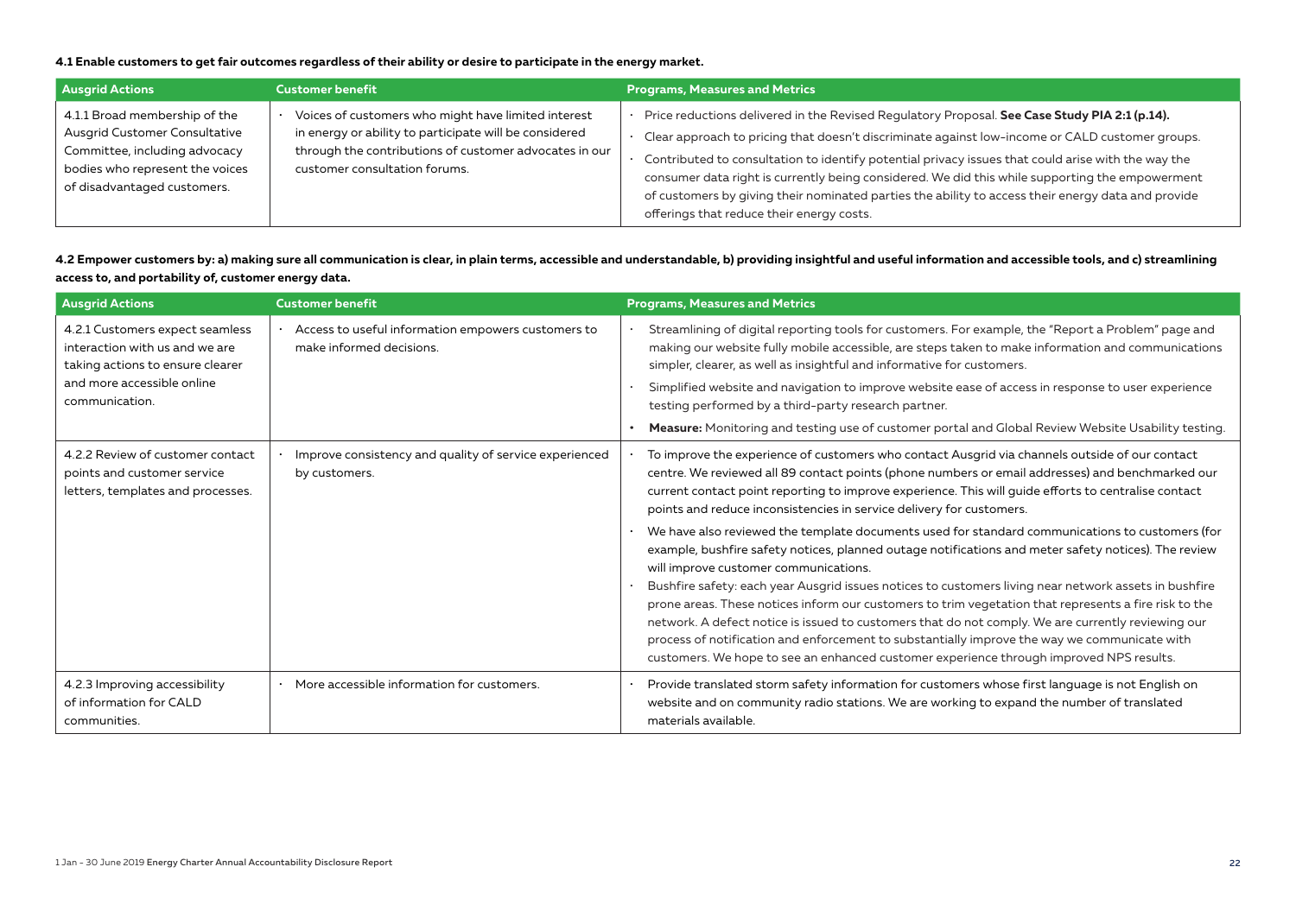#### **4.3 Ensure that innovation and design in products and services, as well as communication platforms and tools, are driven by customers' needs and preferences.**

| <b>Ausgrid Actions</b>                                      | <b>Customer benefit</b>                                                           | <b>Programs, Measures and Metrics</b>                                                                                                                                                                                                                                                                                                                                                                                                                                                                                                                                                                                                                                                                                                                                         |
|-------------------------------------------------------------|-----------------------------------------------------------------------------------|-------------------------------------------------------------------------------------------------------------------------------------------------------------------------------------------------------------------------------------------------------------------------------------------------------------------------------------------------------------------------------------------------------------------------------------------------------------------------------------------------------------------------------------------------------------------------------------------------------------------------------------------------------------------------------------------------------------------------------------------------------------------------------|
| 4.3.1 Completion of website<br>usability customer research. | Improved engagement with on-line information and<br>digital services.             | After a site upgrade in 2019, we conducted observational customer research of the Ausgrid website,<br>measuring site usability. This resulted in identifying a number of user experience improvements across<br>the site power outage map, navigation and language consistency. The findings of the Customer Research<br>were corroborated by an independent Global Review Survey.                                                                                                                                                                                                                                                                                                                                                                                            |
| 4.3.2 SMS outage notifications.                             | More effective communications with customers.                                     | Customers have been invited to register their preferred contact channel via the customer portal. This<br>will improve our communications with customers during an outage, planned or unplanned. Ausgrid can<br>contact customers via SMS when an unplanned outage occurs. To date 1500 SMS outage notifications<br>have been issued to customers who have signed up.                                                                                                                                                                                                                                                                                                                                                                                                          |
| 4.3.3 Improve service delivery to<br>Councils.              | Improving delivery of services to Councils also improves<br>customers experience. | The Council NPS results revealed that 80% of Councils were dissatisfied with vegetation management,<br>34% were dissatisfied with the time our processes take and 56% are looking for improved<br>communications and contact with Councils. To address these concerns, Ausgrid is developing an<br>Engagement Model Framework todetermine engagement frequency and type. Councils have a dedicated<br>stream within our CRM in order to track enguiries/complaints, assign tasks and follow up, providing higher<br>quality engagement. A dedicated Council webpage has been created which allows access to information<br>relevant to them. A dedicated Council email address has been created to allow a single point of contact<br>and improved coordination of responses. |

#### **4.4 Have effective and accessible dispute resolution processes, co-ordinated across the supply chain, to resolve customer issues and implement process improvements in response.**

| <b>Ausgrid Actions</b>                                                           | <b>Customer benefit</b>                                                                                                              | <b>Programs, Measures and Metrics</b>                                                                                                                                                                                                                                                                                                                                                                                                                          |
|----------------------------------------------------------------------------------|--------------------------------------------------------------------------------------------------------------------------------------|----------------------------------------------------------------------------------------------------------------------------------------------------------------------------------------------------------------------------------------------------------------------------------------------------------------------------------------------------------------------------------------------------------------------------------------------------------------|
| 4.4.1. Improving communications<br>with customers through a new<br>CRM system.   | Enhancing customer experience through<br>communicating via their preferred channel.<br>Improved responses for claims and complaints. | See Case Study PIA 4.3 Knowing our customers and improving complaints handling: new CRM system<br>$(p.25)$ .                                                                                                                                                                                                                                                                                                                                                   |
| 4.4.1 Voltage Outage Variant<br>Claims collaboration with DNSPs.                 | More consistent management of voltage claims.                                                                                        | See Case Study PIA 4.4 Guiding principles: managing voltage variation claims (p.25).                                                                                                                                                                                                                                                                                                                                                                           |
| 4.4.2 Implementation of case<br>management approach to claims<br>and complaints. | Faster and more transparent customer resolution<br>of matters and greater customer satisfaction in the<br>resolution of issues.      | Tracking of timeframes and effectiveness of resolution for all claims and complaints. With a new<br>internal escalation pathway and review for improvement measures to be identified.<br>Tracking number of cases re-opened. The customer complaints system sends automated updates to<br>customers when a complaint is closed by the business. These include an option to re-open or escalate<br>complaints to ensure customers are included in the solution. |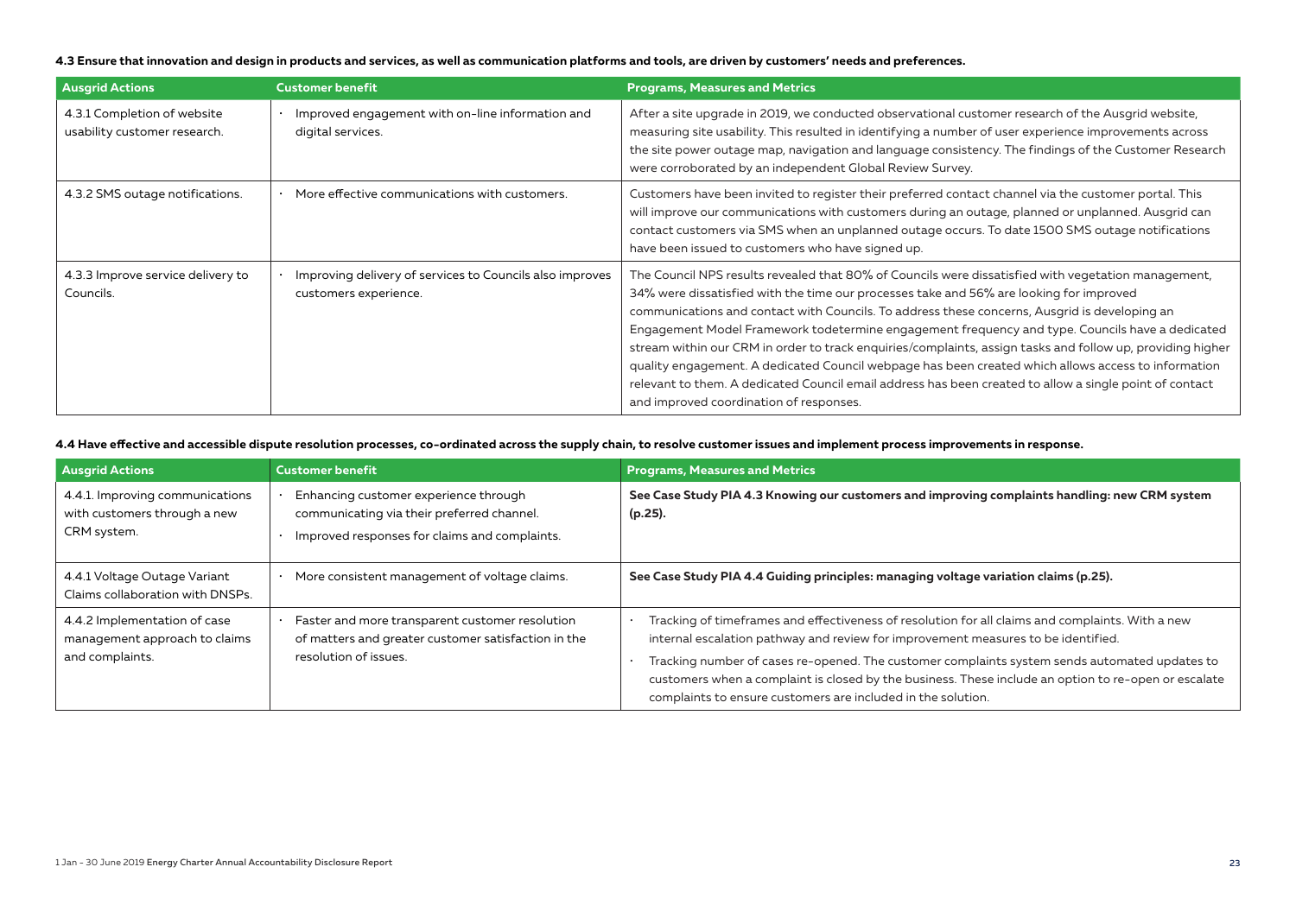### Future Actions

| <b>Ausgrid Actions</b>                                                                                               | <b>Customer benefit</b>                                                                                               | <b>Programs, Measures and Metrics</b>                                                                                                                                                                                                                                                                                                                                                                                                                                                                                                               |
|----------------------------------------------------------------------------------------------------------------------|-----------------------------------------------------------------------------------------------------------------------|-----------------------------------------------------------------------------------------------------------------------------------------------------------------------------------------------------------------------------------------------------------------------------------------------------------------------------------------------------------------------------------------------------------------------------------------------------------------------------------------------------------------------------------------------------|
| <b>PIA 4.2 - Continuous website</b><br>improvements.                                                                 | Making it easier for customers to find the information<br>they need.                                                  | Ongoing changes to our website will be made to refine user experience, such as the simplification of<br>outage maps, reporting tools and the personalisation of services based on information provided by<br>customers.                                                                                                                                                                                                                                                                                                                             |
|                                                                                                                      |                                                                                                                       | Measure: Improved content and usability will be measured through responses to Global Review<br>Website Usability Benchmark 2019/20 and customer usability research for our digital initiatives.                                                                                                                                                                                                                                                                                                                                                     |
| PIA 4.2 - Improve response times<br>to streetlight outages.                                                          | Addressing customer calls for improved streetlighting<br>services.                                                    | Development of a program to better identify broken lights in high impact areas. For example, we<br>are looking to implement an additional report to identify specific points of concern such car parks,<br>laneways and zebra crossings.                                                                                                                                                                                                                                                                                                            |
|                                                                                                                      |                                                                                                                       | <b>Measure:</b> Street lighting NPS and street lighting average days to repair.                                                                                                                                                                                                                                                                                                                                                                                                                                                                     |
| PIA 4.2 - Vegetation<br>Management.                                                                                  | Delivering on feedback from customers to improve<br>services.                                                         | NPS research on vegetation management shows our customers do not have enough information<br>on processes we apply, the qualifications of our services providers are not clear, and they would like<br>more notification on when we are trimming trees. Ausgrid is addressing these concerns through the<br>introduction of a Council portal on our website.<br>Additionally, we propose to better leverage our CRM to electronically communicate trimming<br>information times and practices for customers.<br><b>Measure:</b> Customer NPS results |
| <b>PIA 4.3</b> - Creation of a Customer<br>Community Reference Group<br>for feedback on programs and<br>services.    | · Make it easier for Ausgrid to seek customer input<br>and lowering our cost of acquiring feedback from<br>customers. | Projects will be shared with the Customer Community Reference Group to provide input on improved<br>service design.                                                                                                                                                                                                                                                                                                                                                                                                                                 |
| <b>PIA 4.3</b> - Increasing the use<br>of mass notification platforms<br>to customers, such as SMS<br>notifications. | Delivering communications to customers on the<br>channel of their choice.                                             | We propose expanding the number of interactions and automatic updates from the Customer portal,<br>using each customer's preferred contact channel.                                                                                                                                                                                                                                                                                                                                                                                                 |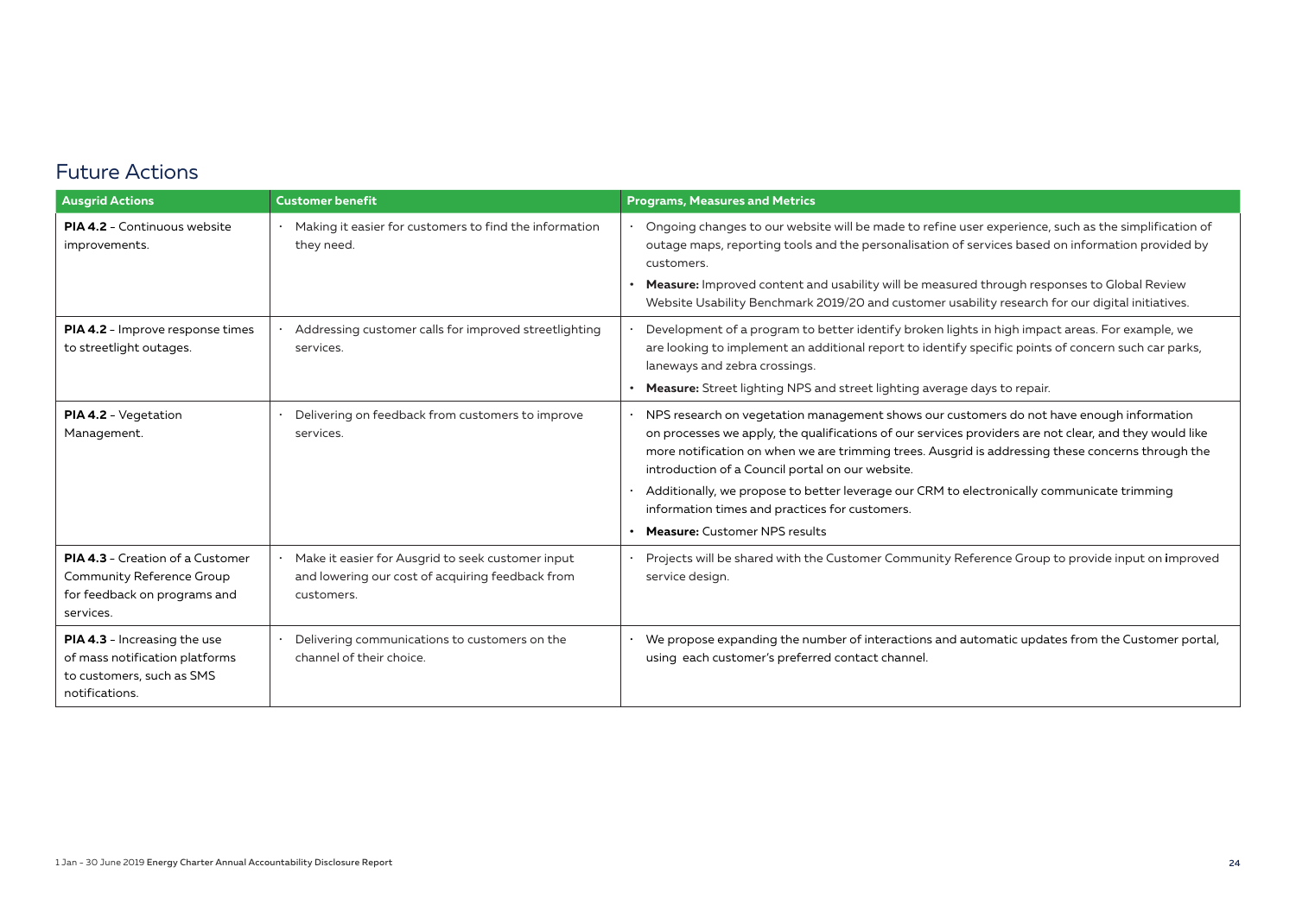

### CASE STUDY

## Quality Improvement Program: making changes to respond to customer feedback

Our customer teams measure customer satisfaction and analyse results each quarter. These are used to develop our Quality Improvement Initiatives, which are tracked to ensure we deliver tangible improvements in customer experience against objectives and then report outcomes to customers.

#### **Examples of programs include:**

- **• Digital Customer Experience** –improving our website by providing a consistent look and feel, increased searchability, a new customer focused range of forms and a brand-new user experience journey for reporting outages. Changes were tested with customers and adjustments made.
- **• Vegetation Management** After implementing changes to our vegetation management practices, the next goal is to create new communication principles and materials to improve implementation of changes. Once completed, a full roll out of these new communications and new site clean-up procedures is planned. Improvements targeted were based on responses insights from our NPS customer surveys.
- **• Customer Connections** Our goal is to use the new CRM for complaint handling and improving connection processes for customer connections. In addition, there will be KPIs and the development of an ASP engagement strategy to improve communications and customer outcomes for works involving ASPs. Improvements targeted were based on response insights from our NPS customer survey results.

### ADDRESSING PIA 4.3 ADDRESSING PIA 4.3

## Knowing our customers and improving complaints handling: new CRM system

We have implemented a new Customer Relationship Management (CRM) system and continue to improve the customer experience when they engage with us. Our new CRM system uses a person/ company name as the unique identifier. National Metering Identifiers (NMI) have in the past made it more difficult to understand behaviours as some customers may have more than one NMI within the Ausgrid network.

The ability to track a customer relationship over its lifetime will contribute to better service and improved customer experience. Some of our major continuous improvement goals is to document and facilitate an end-to-end process for complaints handling across of Ausgrid, increase customer journey user experience for the website and improve the staff experience with the CRM.

### ADDRESSING PIA 4.4

## Guiding principles: managing voltage variation claims

Ausgrid has collaborated with EWON, Endeavour and Essential to develop a set of guiding principles to develop an approach to consistently manage voltage variation claims. Voltage variation claims are generally complex and have traditionally been dealt with on a case-by-case basis. This resulted in inconsistent outcomes for customers, whether a claim is approved or denied, as well as inconsistent response timeframes. The guiding principles will enable consistent and equitable outcomes, hence an improved customer experience for all electrical customers in NSW who make a voltage variation claim. The draft guiding principles have been developed and the next step is to seek feedback from customer advocates with EWON advising next steps.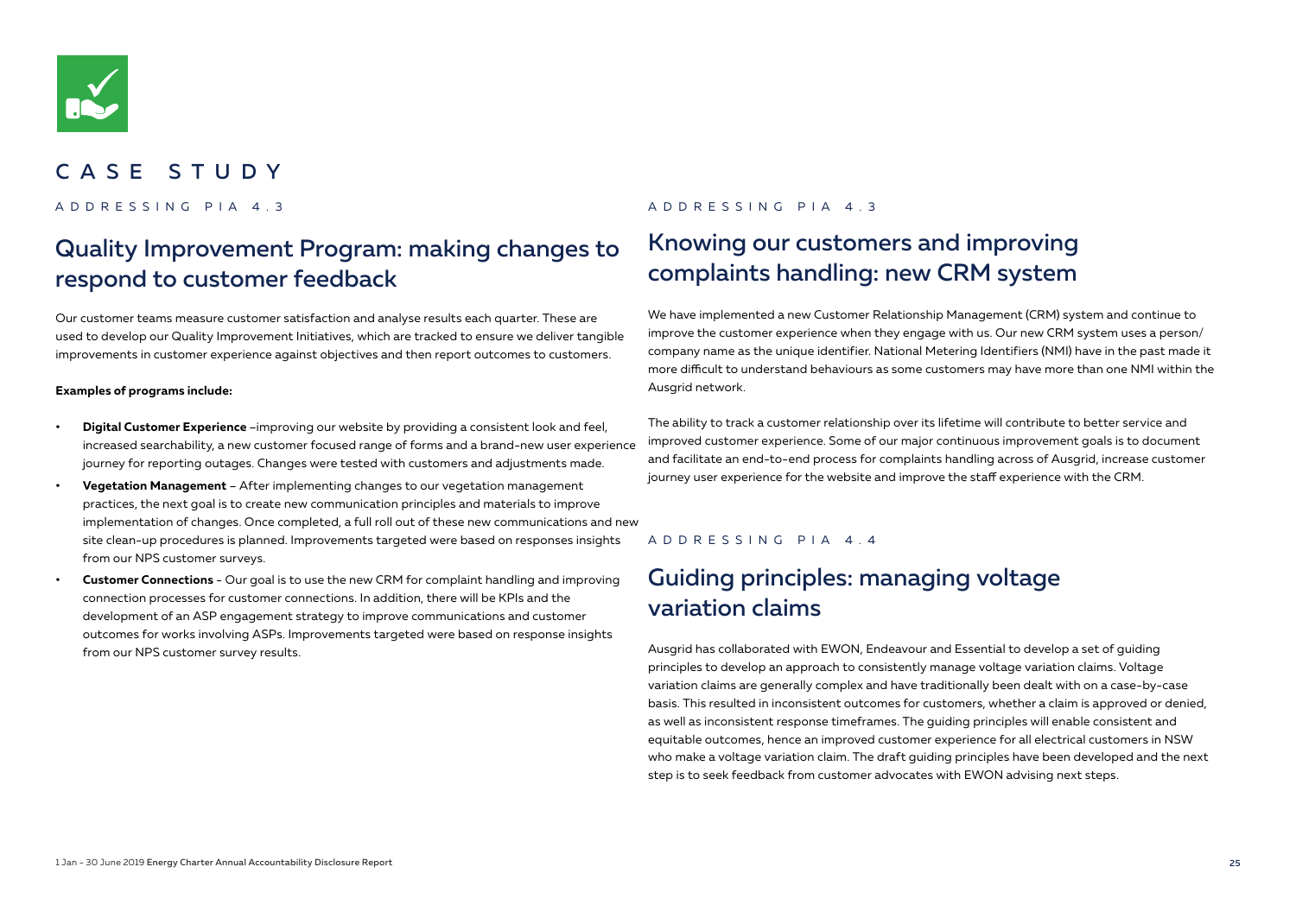

## **Principle 5:** We will support customers facing vulnerable circumstances

This section aims to identify Ausgrid's commitment to supporting our customers when vulnerable or most in need. As a business our aim is to recognise the importance of Ausgrid's role in proactively monitoring and acting to support vulnerable customers. We agree that a one size fits all approach is not the solution and flexibility is the key to successfully supporting these customers. By identifying our weaknesses in the past, we are establishing collaborative and flexible processes and providing improved training and support to our staff.

### **Areas to improve:**

- **• PIA 5.1 Vulnerable customer strategy** In order to improve our approach to vulnerable customers, we are reviewing local and international strategies to incorporate successful features and benchmarks in our vulnerable customer strategy. Changes will be consulted with our Customer Consultative Committee.
- **• PIA 5.2 Better understand life support customers device choices** We will undertake a new piece of research to better understand trends in choice and use of health devices. This will help us to provide better information on the possible impacts of outages and what actions customers can take to prepare for a planned outage. For example, different devices have different battery lives and customers could need to take different actions for longer outages.

| Measures to support vulnerable customers                     | <b>Results for Quarter 4 FY2019</b> |
|--------------------------------------------------------------|-------------------------------------|
| Controllable NECF Type 1 Life support breaches               | 1 in FY 2019                        |
| Number of customers accessing Customer Assistance<br>Program | 38                                  |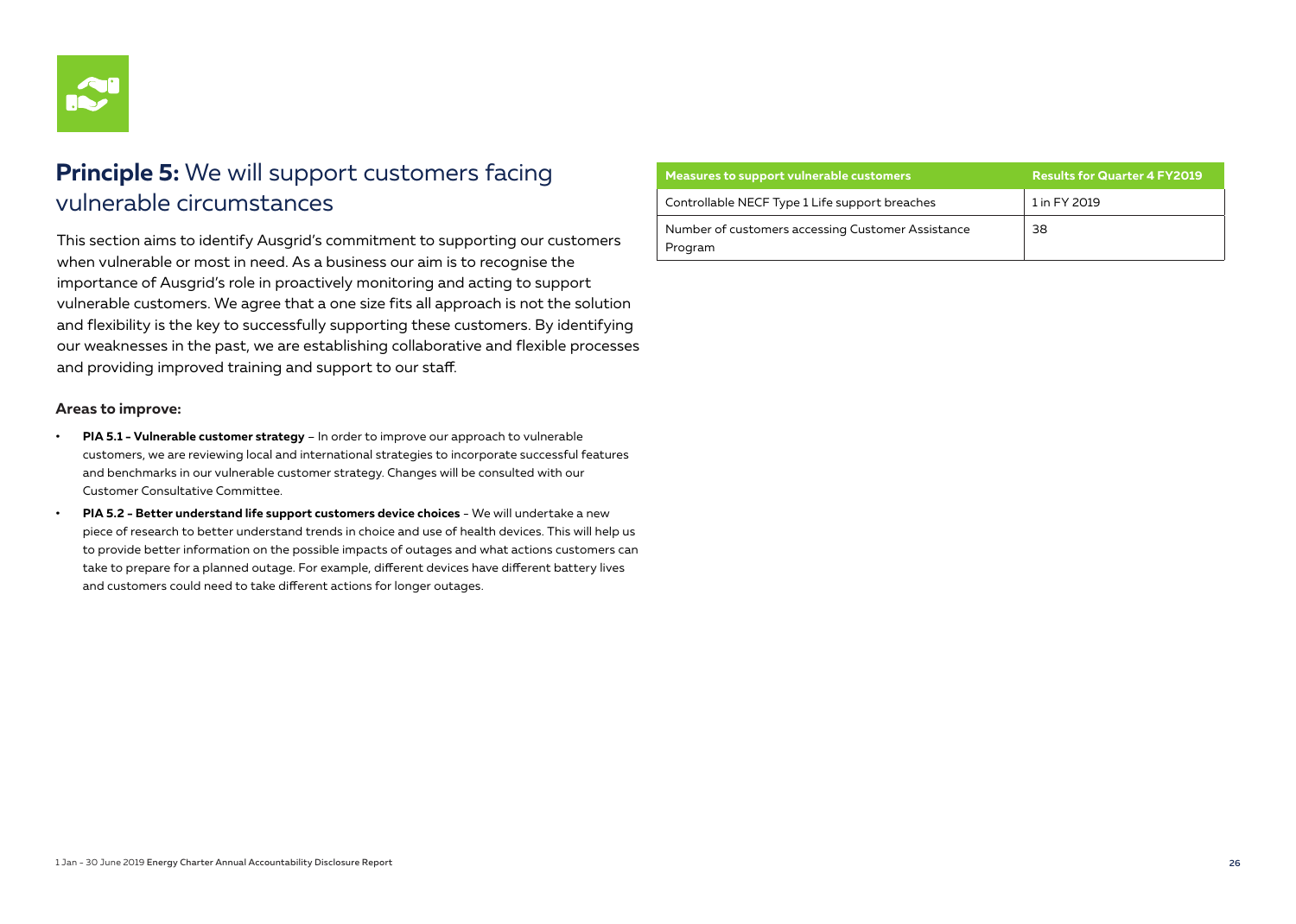#### **5.1 Have processes to enable early identification of and engagement with customers at risk of vulnerability, coupled with intervention measures that can prevent customers falling into hardship**

| <b>Ausgrid Actions</b>                                                                                                                                         | <b>Customer benefit</b>                                                                                              | <b>Programs, Measures and Metrics</b>                                                                                                                                                                                                                                                                                                                                                                                                                                                                                                                 |
|----------------------------------------------------------------------------------------------------------------------------------------------------------------|----------------------------------------------------------------------------------------------------------------------|-------------------------------------------------------------------------------------------------------------------------------------------------------------------------------------------------------------------------------------------------------------------------------------------------------------------------------------------------------------------------------------------------------------------------------------------------------------------------------------------------------------------------------------------------------|
| 5.1.1 Implement Customer<br>Assistance Program to support<br>vulnerable customers who<br>experience financial impacts from<br>the Bushfire and Safety program. | Support for vulnerable customers who are required to<br>pay for vegetation management to mitigate bushfire<br>risks. | Each year Ausgrid undertakes a bushfire risk assessment. This shows vegetation that poses a bushfire<br>risk to network infrastructure. If the vegetation is on private property, property owners receive a bushfire<br>defect notice and are asked to trim vegetation to reduce risk. If the owner cannot or does not clear the<br>vegetation, Ausgrid must do this and the property owner is charged. In the past year, 55 customers who<br>received a Bushfire related defect notice were assessed as being in hardship and received extensions of |
|                                                                                                                                                                |                                                                                                                      | time to pay, payment plans and one-off financial assistance payments or waivers.                                                                                                                                                                                                                                                                                                                                                                                                                                                                      |

#### **5.2 Provide products and services that are tailored to customers facing vulnerable circumstances and support them to get back on track.**

| <b>Ausgrid Actions</b>                                         | <b>Customer benefit</b>                                                                        | <b>Programs, Measures and Metrics</b>                                                                                                                                                  |
|----------------------------------------------------------------|------------------------------------------------------------------------------------------------|----------------------------------------------------------------------------------------------------------------------------------------------------------------------------------------|
| 5.2.1 We take pro-active measures<br>to ensure that we support | Effective support for customers who rely on electricity<br>for medical life support equipment. | Ausgrid contacts customers who require life support equipment to ensure they have a life support<br>action plan in place as a back-up in the event of an unplanned outage.             |
| customers with life support<br>equipment.                      |                                                                                                | We pro-actively message our life support customers in the event of an unplanned outage, advising the<br>approximate length of the outage and when power has been restored to the area. |
|                                                                |                                                                                                | Established internal life support working group to improve engagement with vulnerable customers<br>from changes in our operations.                                                     |

### **5.3 Provide flexible solutions that are easy to access and are provided by specially trained frontline staff who can support those customers who face additional barriers to engaging with the energy market.**

| <b>Ausgrid Actions</b>                                                                           | <b>Customer benefit</b>                                                                                                       | <b>Programs, Measures and Metrics</b>                                                                                                                                                        |
|--------------------------------------------------------------------------------------------------|-------------------------------------------------------------------------------------------------------------------------------|----------------------------------------------------------------------------------------------------------------------------------------------------------------------------------------------|
| 5.3.1 Vulnerable customer<br>exemption training.                                                 | Ausgrid staff are properly trained to apply the<br>vulnerable customer exemptions and are able to<br>support these customers. | The training and information available covers the approach, protocol, technical quideline and associated<br>eLearning/training, tool box and fact sheet materials for field and other staff. |
| 5.3.2 Training to assist staff on<br>the new 'rectification of simple<br>customer fault' policy. | Staff are able to properly apply this new procedure that<br>will allow for Ausgrid staff to fix faults within 30min.          | See Case Study PIA 5.4 Revised Regulatory Proposal: advocating for better outcomes for vulnerable<br>customers (p.28).                                                                       |

### **5.4 Take a collaborative approach, partnering across the energy supply chain, and with government and community service organisations to implement innovative solutions that improve outcomes (affordability or experience) for customers facing vulnerable circumstances.**

| <b>Ausgrid Actions</b>          | <b>Customer benefit</b>                                     | Programs, Measures and Metrics |
|---------------------------------|-------------------------------------------------------------|--------------------------------|
| 5.4.1 Approval of a new service | Customers, particularly the sick or elderly, will receive a | See Case Study PIA 5:4 (p.28). |
| classification.                 | significantly improved customer experience.                 |                                |

### Future Actions

| <b>Ausgrid Actions</b>              | <b>Customer benefit</b>                            | <b>Programs, Measures and Metrics</b>                                                                   |
|-------------------------------------|----------------------------------------------------|---------------------------------------------------------------------------------------------------------|
| <b>PIA 5.2</b> - Research to better | Better information for our life support customers. | Complete research to better understand trends in choice and use of health devices. This will help us to |
| understand life support customers   |                                                    | provide better information on the possible impacts of outages and actions customers can take to prepare |
| device choices.                     |                                                    | for a planned outage. For example, different devices have different battery lives and customers could   |
|                                     |                                                    | need to take different actions for longer outages.                                                      |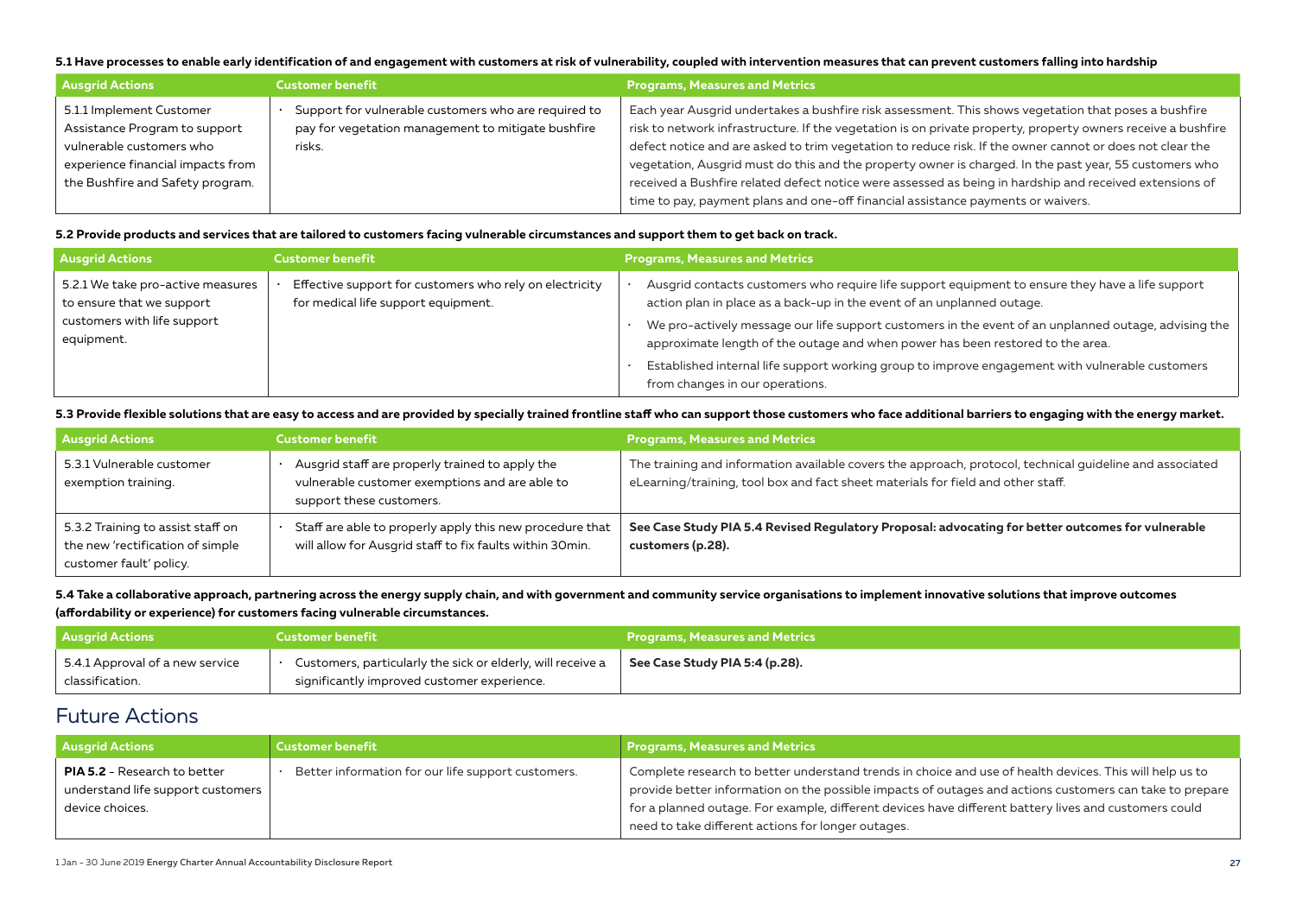

### CASE STUDY

ADDRESSING PIA 5.4

## Revised Regulatory Proposal: advocating for better outcomes for vulnerable customers

With the introduction of new ring-fencing arrangements in 2016, Ausgrid was prohibited from fixing simple customer faults 'behind the meter'. This was resulting in poor customer outcomes when Ausgrid staff were the first to respond to an outage. The limitation on fault restoration services would result in a lengthier outage and likely require a separate visit by an electrical contractor with additional costs incurred by the customer.

Ausgrid achieved a positive outcome for customers by successfully advocating for a new activity 'rectification of simple customer fault'. This new activity ensures that the health and safety of customers will not be placed at risk, particularly vulnerable customers such as those on life support. The new activity ensures that Ausgrid staff will be able to fix simple faults at customers' premises to restore supply, in cases where the work is discovered in the course of responding to an outage and is anticipated to take up to 30 minutes.

Customers calling Ausgrid with a 'no supply' issue can expect a 24/7 response and an efficient restoration of supply in the case of 'simple customer faults'.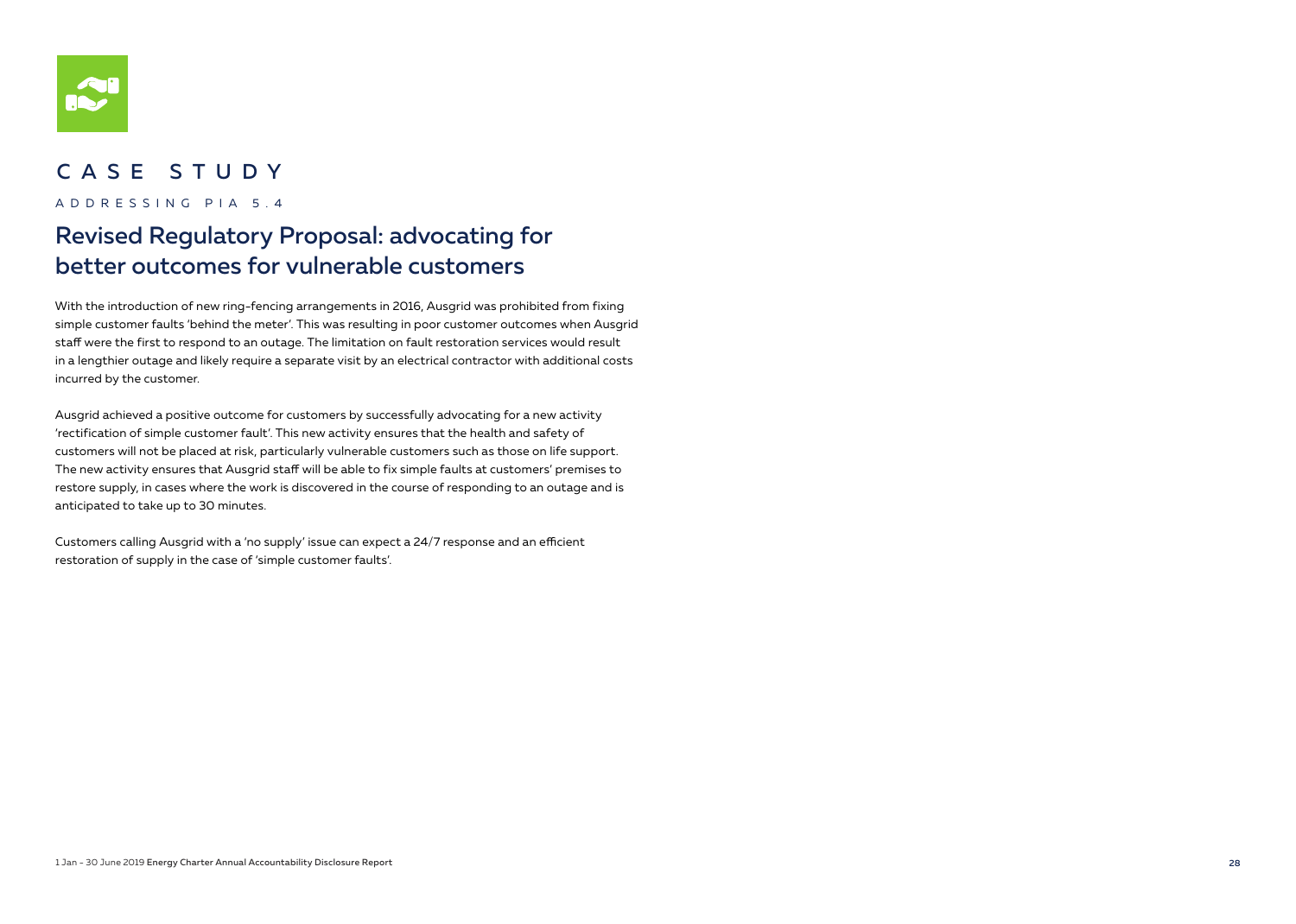### **Conclusion**

Ausgrid recognises that there are areas we need to improve, and that further work is required to become the business our customers and the communities we operate in expect and deserve.

We are committed to the Energy Charter because we believe membership will improve outcomes for customers through greater accountability and a more cohesive and engaged industry.

The actions outlined show how we intend to improve customer outcomes and deliver a safe, affordable, reliable and sustainable energy system. The disclosure report provides a platform and an opportunity to provide greater transparency for our plans. It is also a tool to hold us accountable for the transformation programs we have underway as a business.

Our actions are not exhaustive but represent significant and meaningful first steps in our ongoing transformation journey. We expect our transformation, occurring alongside other businesses in the Energy Charter, should lead to fundamental change in the experience of all customers.